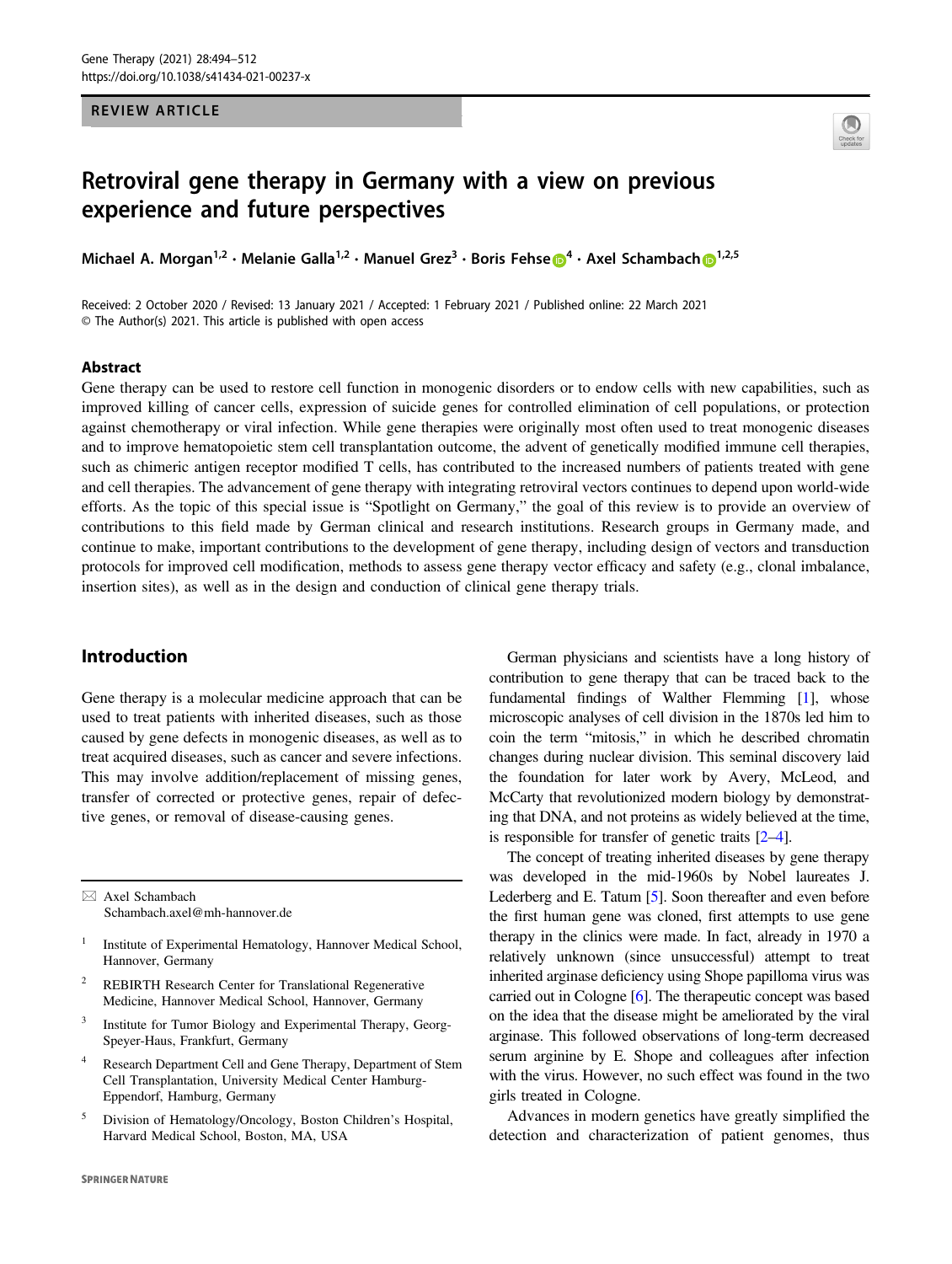allowing more precise diagnosis of genetic diseases. For example, global efforts such as the Human Genome Project coupled with next-generation sequencing technologies allow routine use of whole-genome and exome sequencing to interrogate patient genomes. Currently, there are an array of monogenic diseases [\(https://www.omim.org/](https://www.omim.org/)) known to occur due to gene mutations that lead to loss of proteins or production of proteins with altered function, such as severe combined immunodeficiencies (SCIDs), Wiskott–Aldrich syndrome (WAS), chronic granulomatous disease (CGD), cerebral adrenoleukodystrophy (CALD), metachromatic leukodystrophy, hemoglobinopathies, like β-thalassemia and sickle cell disease (SCD), and epidermolysis bullosa among others. The elucidation of mechanisms that retroviruses use to infect cells, coupled with the advent of molecular biology, were important milestones that helped to develop gene transfer technologies that made the field of gene therapy possible. As the goal of gene therapy is transfer and expression of the therapeutic gene and not of the viral genes, processes such as vectorization of murine Moloney leukemia virus (MoMLV) and later human immunodeficiency virus type 1 (HIV-1) were critical to generate gene therapy vectors for gammaretro- and lentiviral-based gene therapeutic approaches. In the following sections, we highlight the contribution of German research groups to the vectorization of retroviruses, advances in cell modification protocols, improved control of transgene expression, analyses of vector integration sites and their impact on retroviral safety as well as translation of these technologies to clinical application.

## Retroviral vector evolution over time

Retroviral vectors have commonly been used to modify cells for gene therapy. They were derived from natural retroviruses that have evolved gene transfer mechanisms over millions of years. For example, vector systems based upon MoMLV (gammaretroviral vectors) and HIV (lentiviral vectors) are often used due to their capacities for efficient gene transfer and their property to integrate into the cell genome, thus allowing a stable genetic modification of the target cell. Successful gene therapy with retroviral vectors requires robust production of appropriately high levels of infectious retroviral particles (referred to as retroviral vector titer), efficient entry of retroviral particles into target cells (proper envelope glycoproteins used to pseudotype retroviral vector particles), and achievement of transgene expression levels that are high enough to elicit a therapeutic effect without undesired toxicity (e.g., due to transgene or retroviral vector insertion into the host cell genome).

Seminal work on the characterization and vectorization of Moloney viruses came from the Heinrich Pette Institute in Hamburg and is associated with work from Rudi Jaenisch, Christopher Baum, Manuel Grez, and Wolfram Ostertag [[7,](#page-13-0) [8\]](#page-13-0). Initial γ-retroviral vector systems exploited the viral promoter and enhancer elements in the long terminal repeats (LTR) to express the therapeutic gene. One of the most popular vector constructs for gene therapy in the 1990s, the Murine stem cell virus [[9\]](#page-13-0), was based on the murine embryonic stem cell virus (MESV) first cloned in the Ostertag lab [[10\]](#page-13-0). Subsequently, many efforts were directed toward optimizing retroviral vector systems to achieve high transgene expression levels thought to be necessary to achieve therapeutic efficacy. In one approach, modular vector systems were generated to ease exploration of genetic elements that influence transgene transcription and expression in target cells as well as development of gammaretroviral vector configurations with improved transgene expression [\[11](#page-13-0)–[13](#page-13-0)]. For example, direct comparison of transgene expression levels produced from MoMLV and Moloney murine sarcoma virus vectors with those generated from FMEV vectors, which combine enhancer and promoter elements from the LTR from Friend mink cell focus-forming viruses (FMCF) with the 5′ untranslated leader region of MESV, demonstrated greatly enhanced (up to two orders of magnitude) transgene expression mediated by the FMEV vectors [\[14](#page-13-0)]. Modification of the standard MoMLV vector by incorporation of the LTR of the myeloproliferative sarcoma virus (MPSV) or 3<sup>'</sup> LTR of the spleen focus-forming virus (SFFVp) in combination with a modified 5′-untranslated region (e.g., derived from the leader of the MESV) led to generation of gammaretroviral vectors devoid of viral coding sequences (with a so-called gag-frame leader) and with improved transgene expression levels (e.g., vectors with LTRs from MPSV: MP110, MP11, MP71, and MP91 or from SFFV: SF110, SF11, SF71, and SF91) [\[15](#page-13-0)].

Efforts to generate vector systems that allow high transgene expression levels in early myeloid progenitors showed that different retroviral U3 regions led to preferred expression in lymphoid or myeloid hematopoietic cells and resulted in development of FMEV (FMCF/MESV hybrid vector) and MPEV (MPSV/MESV hybrid vector) [[12\]](#page-13-0). Proof-of-concept experiments showed that these retroviral vectors could be used to express the multidrug resistance protein 1 (mdr-1) in hematopoietic progenitor cells to allow broader use of chemotherapy in cancer patients without the side effect of toxicity to the hematopoietic system [\[11](#page-13-0), [12\]](#page-13-0) (Fig. [1\)](#page-2-0). Comparison of the effects of cis-acting modules such as splice sites, retroviral constitutive RNA transport elements, and the woodchuck hepatitis virus posttranscriptional regulatory element to improve transgene expression revealed that choice of the optimal module or combination of modules is highly dependent upon the transgene to be expressed [[16\]](#page-13-0).

While this strategy has the potential advantage of achieving strong expression levels of the transgene cargo,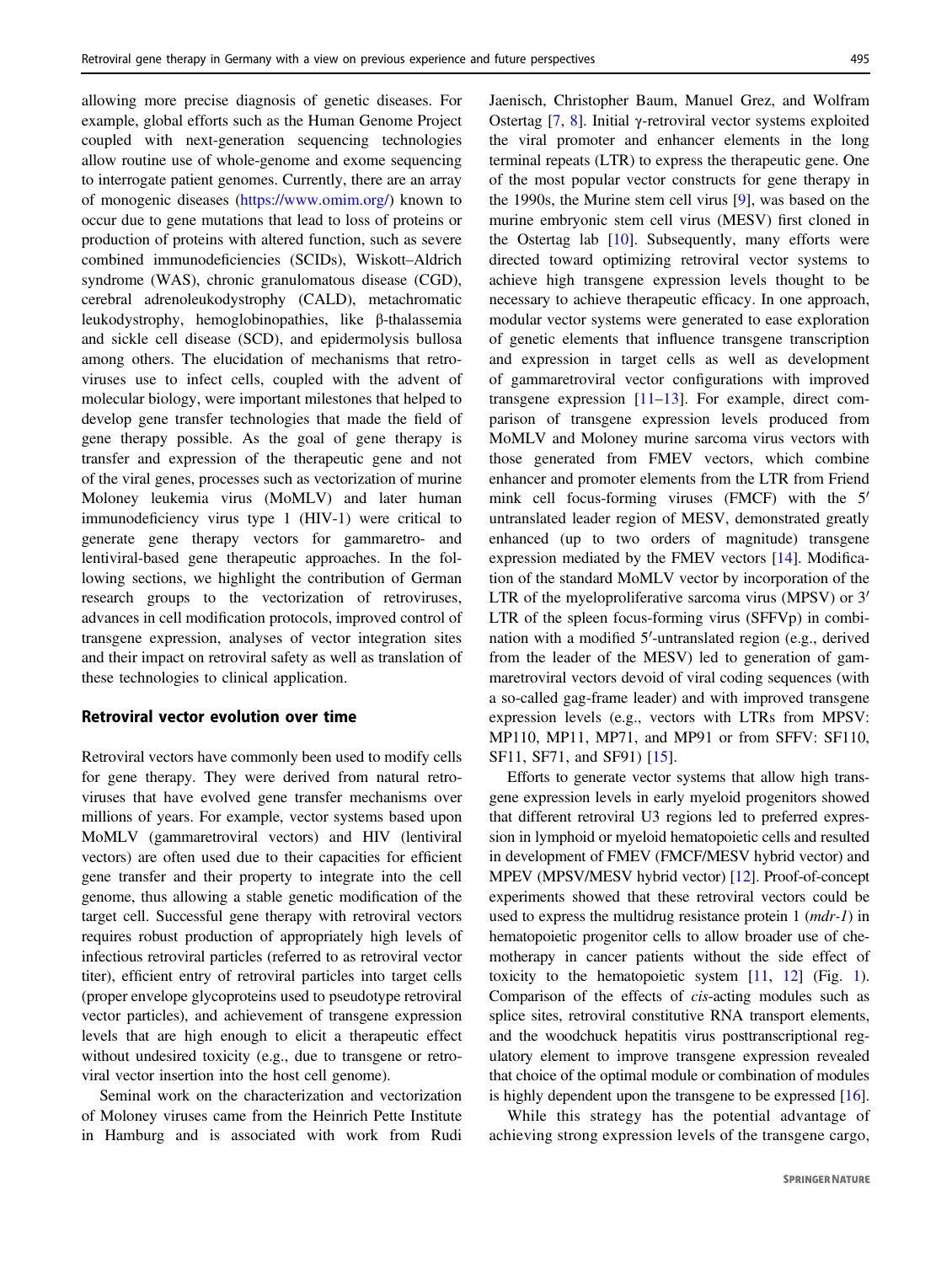<span id="page-2-0"></span>

Fig. 1 Several mechanisms can be employed to enrich gammaretroviral and lentiviral vector-modified cells in vitro or in vivo. For example, antibodies can be used to purify modified cells transduced with vectors designed to express truncated forms of CD34 (tCD34) or the low-affinity nerve growth receptor (ΔLNGFR). Cells can be engineered to express suicide genes such as the Herpes simplex virus thymidine kinase (scHSVtk) or variants (e.g., TK007) to allow elimination of cells in the case of adverse events. Cells can also be modified to express the multidrug resistance protein MDR-1 or the

methylguanine methyltransferase P140K mutant  $(MGMT<sup>P140K</sup>)$  to endow improved resistance against medications such as chemotherapy so that only the modified cells (cells with the red rectangle) persist upon drug treatment. Knockout of receptors like CCR5 and CXCR4 can protect cells from HIV-1 infection. Furthermore, modification of cells to express small membrane-bound C peptides such as T20 and C46 can also prevent HIV-1 infection of modified cells. Retroviral particles were created with Biorender.com.

unfortunately, cell transformation was observed in some studies that used LTR-driven vectors to deliver therapeutic genes to hematopoietic stem cells (HSC) [[17](#page-13-0)–[20](#page-13-0)], whereas no such adverse events were observed upon transfer of transduced T cells to animal models [[21](#page-13-0), [22\]](#page-13-0) and clinical trials that used similar vector configurations to modify terminally differentiated somatic cells such as T cells [\[21](#page-13-0), [22](#page-13-0)]. Subsequent analyses showed that the transformation caused by the LTR-driven gammaretroviral gene therapy vector used to modify HSC was at least partially due to enhanced proto-oncogene (e.g., LMO2, CCND2, MDS1/EVI1, PRDM16) expression levels via the combination of the retroviral vector insertion site loci and the strong viral vector promoters and enhancers [\[23](#page-13-0)–[25](#page-13-0)]. This process of transformation by transactivation of native genes caused by the retroviral vector is termed insertional mutagenesis. A retroviral vector system designed to minimize the risk of adverse events such as insertional mutagenesis and to allow the opportunity for cell-type-specific gene expression by deletion of the strong viral promoter and enhancer elements from the 3′- LTR (in so-called self-inactivating (SIN) vectors) was described earlier [\[26\]](#page-13-0). In these SIN vectors, therapeutic gene expression is accomplished via internal promoters that, in principle, could result in more physiological and optionally also cell-type-specific gene expression levels without transactivation of native genes in the modified cells [[26\]](#page-13-0).

Although gammaretroviral SIN vectors reduced the risk of insertional mutagenesis, one disadvantage was the low viral vector titers produced from the original SIN vector configurations. Exchange of the MPSV promoter for the Rous sarcoma virus (RSV) promoter to control expression of the full-length viral vector RNA in the packaging cells greatly improved viral vector titer production, which was even further enhanced by insertion of the SV40 enhancer upstream of the RSV promoter [\[27](#page-13-0)]. The principles used to generate gammaretroviral SIN vectors [\[26](#page-13-0)] were also successfully transferred to lentiviral vectors [\[28](#page-14-0)] and incorporation of SIN vectors into more recent clinical gene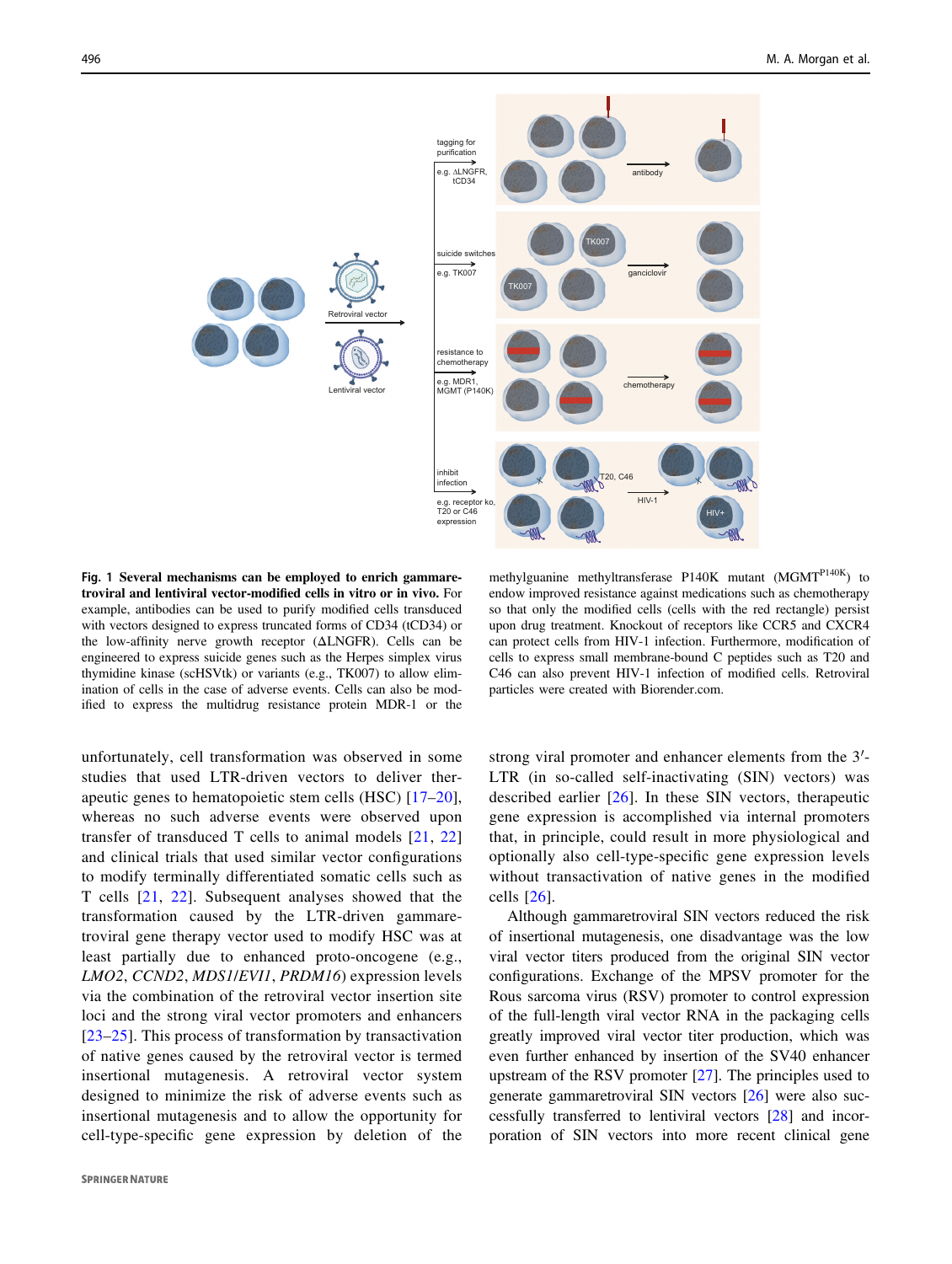therapy trials seems to have mitigated the occurrence of insertional mutagenesis [\[29](#page-14-0)–[35](#page-14-0)].

Naldini, Trono, and colleagues contributed pivotal work that led to development of the basic construction of lentiviral vectors currently used in clinical trials. In vivo application of first-generation lentiviral vectors that were based on HIV-1 and contained all HIV-1 proteins in the packaging unit, with the exception that the envelope protein was excluded, led to sustained expression of the transgene betagalactosidase in neurons in the brains of adult rats [\[36](#page-14-0)]. Subsequent work showed that transgene transfer was still possible after deletion of the virulence genes vpr, vif, vpu, and nef from lentiviral vectors, which further improved the safety of lentiviral vector technology [\[37](#page-14-0)]. Modification of the 5′ LTR to contain a constitutively active RSV enhancer/ promoter to drive transcription allowed elimination of the transactivator Tat, resulting in the third generation of lentiviral vectors and respective packaging system, which contain only gag, pol, and rev from the HIV-1 genome [\[38](#page-14-0)].

In contrast to gammaretroviral vectors, lentiviral vectors can transduce non-cycling cells [[39](#page-14-0)], which is crucial for some highly relevant target cell populations such as hepatocytes and neurons. Analogously with gammaretroviral vectors, incorporation of the SIN principles further improved the safety of lentiviral vectors. These lentiviral SIN vector systems are currently the most widely applied integrating vector system, and are used in several clinical applications in Germany as further detailed below in the clinical trial section.

# Glycoprotein engineering to improve transfer and targeting of retroviral vectors

Retroviral vectors gain access to cells via interaction of glycoproteins expressed on the viral envelope with specific receptors present on the surface of the cell targeted for infection. Thus, in addition to the optimization of the retroviral vector genome architecture, the choice of glycoprotein used to pseudotype retroviral vectors can impact the efficacy of gene transfer to the target cell population. Several glycoproteins have been engineered from native viruses, with glycoproteins derived from gibbon ape leukemia virus (GALV) and vesicular stomatitis virus G (VSV-G) most commonly used in retroviral gene therapy protocols. Indeed, use of the VSV-G protein to pseudotype retroviral vectors increased the stability and broadened the host range of retroviral vectors [[40\]](#page-14-0). At the same time, vectors pseudotyped with the GALV envelope were found to be particularly efficient for primary human T cells [[41,](#page-14-0) [42\]](#page-14-0).

The development of more effective and the possibility for engineering targeted envelope proteins remain important aspects for continued improvement of retroviral vector gene therapy approaches. In this direction, von Laer's group showed that gammaretroviral and lentiviral vectors pseudotyped with the lymphocytic choriomeningitis virus (LCMV) glycoprotein could be efficiently generated, were highly stable, and exhibited a broad host range that allowed transduction of cell lines derived from different species, including human tissues, with less toxicity as compared to VSV-G pseudotyped retroviral vectors [\[43](#page-14-0), [44\]](#page-14-0). The Buchholz group (Langen) has shown efficient and stable gene transfer mediated by lentiviral vectors pseudotyped with engineered glycoproteins from measles virus (MV) and Nipah virus, which can be exploited for cell-specific targeting. For example, that group generated lentiviral vectors pseudotyped with a modified MV glycoprotein that specifically targeted cells expressing the epidermal growth factor receptor (EGFR) or the B-lymphocyte antigen CD20. This was achieved via the incorporation of either EGF or an anti-CD20 single-chain antibody fragment into a truncated cytoplasmic tail of an H protein variant [[45](#page-14-0)–[47\]](#page-14-0). The same concept was applied for several other targets of clinical interest, e.g. CD4 and CD8 [[48\]](#page-14-0), glutamate receptor 4, epithelial cell adhesion molecule, CD105, NKp46 [[49\]](#page-14-0), CD30 [\[50](#page-14-0)], CD133 [[51\]](#page-14-0), CD19 [\[52](#page-14-0)], and murine major histocompatibility complex class II [\[53](#page-14-0)].

Another aspect critical to the long-term success of gammaretroviral and lentiviral vector-mediated gene therapy is stable integration into the host genome. Interestingly, gammaretroviral and lentiviral vectors differ in regard to preferred integration sites, with integration of gammaretroviral vectors more frequently in transcription start sites and lentiviral vectors in active genes. The exciting discoveries that distinct cellular factors seem to function in concert with viral integrases to direct insertion of gammaretroviral or lentiviral vector DNA into the host genome may be exploited to develop even safer gene therapy vectors [[54](#page-14-0)–[59](#page-14-0)]. The transcription factor lens epithelium-derived growth factor (p75) was shown to form complexes with HIV-1 intasomes (complexes between integrase and viral DNA) and direct them to active gene sites. For gammaretroviral MLV vectors, bromodomain and extraterminal domain (BET) proteins (especially Brd4) were shown to be tethering factors that influence the integrome [\[55](#page-14-0)–[57\]](#page-14-0). Inhibition of BET protein expression, addition of BET inhibitors, or BET protein interaction with modified histone sites reduced MLV integration into transcription start sites [[55](#page-14-0)–[57](#page-14-0)].

Continued advances in these directions will allow improved vector design for targeting away from common integration sites and thus amelioration of potential toxic side effects of retroviral gene therapy [\[55](#page-14-0), [58,](#page-14-0) [59\]](#page-14-0).

# Characterization of retroviral vector insertion sites and improved biosafety assays

As with any therapeutic drug, detailed analyses are necessary to understand intended as well as unintended effects in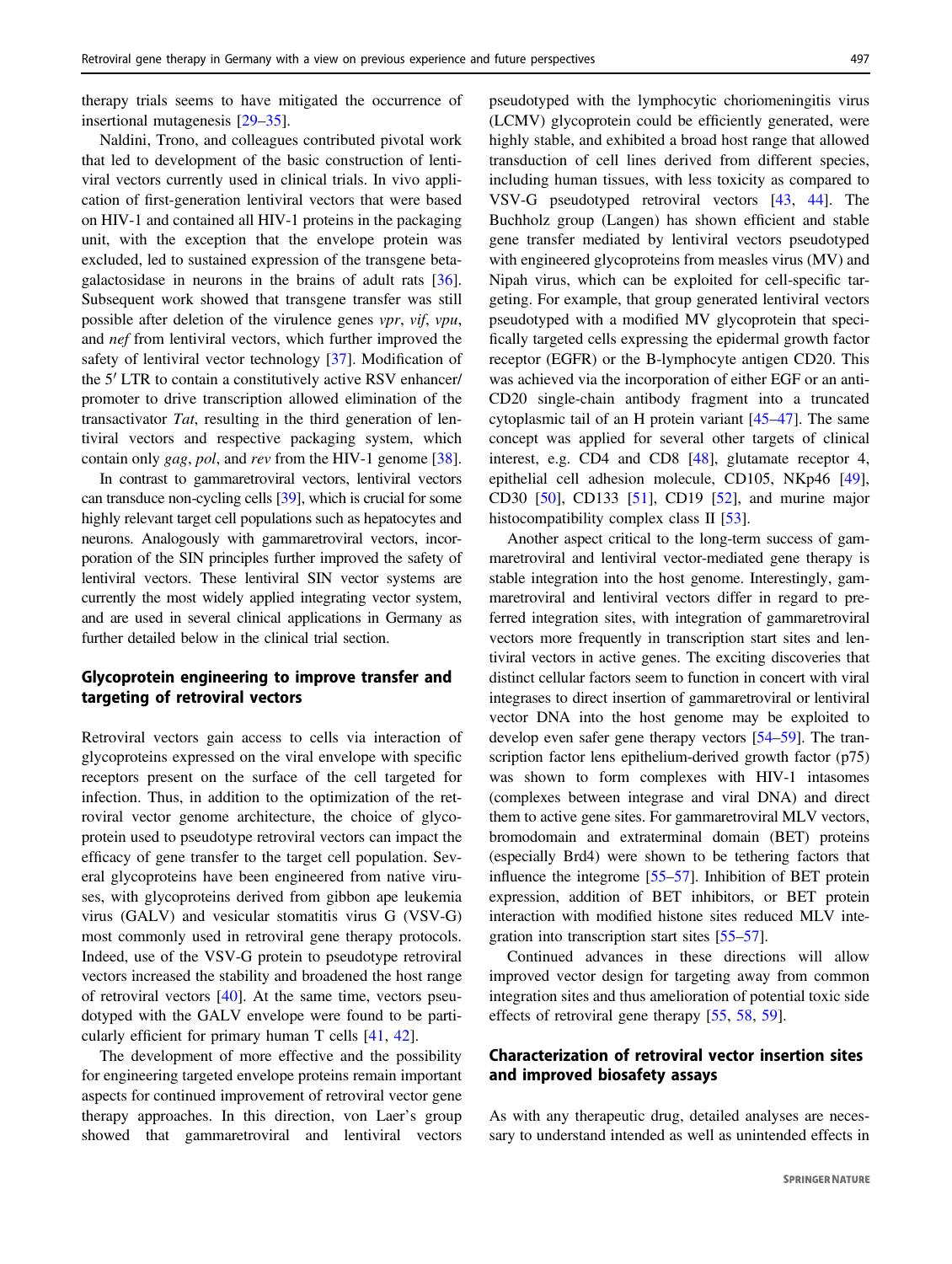order to achieve better insight into therapeutic mechanisms that may be exploited to improve treatment modalities. In the case of cells modified with retroviral gene therapy vectors, critical points with direct influence on therapeutic success beyond the gene transfer efficiency discussed above include the persistence and function of the modified cell therapy. Since retroviral vectors, like their natural counterparts, insert their genetic cargo into the genome of infected cells, development of techniques to characterize retroviral vector insertion sites was, and continues to be, an important enterprise in the gene therapy field. The von Kalle/Schmidt lab developed the widely applicable extension primer tag selection followed by solid-phase ligation-mediated polymerase chain reaction technique to characterize multiple rare gammaretroviral as well as lentiviral insertion sites with direct genomic sequencing [[60\]](#page-14-0). Coupled with developments such as next-generation sequencing protocols [\[61](#page-14-0), [62\]](#page-15-0), improved ability to assess retroviral insertion sites represent important advances that helped to better understand potential side effects of gene therapy and are now used in routine monitoring of clinical trials [[60,](#page-14-0) [63,](#page-15-0) [64\]](#page-15-0).

The in vitro immortalization (IVIM) assay developed in the Baum laboratory (by Baum, Modlich, and coworkers) is a powerful preclinical method that is accepted by regulatory authorities to evaluate the safety of retroviral vector configurations [\[65](#page-15-0)–[67](#page-15-0)]. The IVIM assay was developed following observations by Du et al. [[68\]](#page-15-0) and is based on transformation of murine bone marrow cells, which is quantified by generation of strongly replicating clones. This tool can be used to assess effects of vector elements, including viral promoters and enhancers, internal promoters, transgenes, and posttranscriptional regulatory elements. The IVIM assay was used to assess the transforming potential of several vectors developed to treat X-SCID, Artemis-SCID, recombinase-activating gene-1 SCID, X-CGD, HIV, SCD, severe hemoglobinopathies such as βthalassemia, Fanconi anemia, infantile malignant osteopetrosis, acute myeloid leukemia (AML), adrenoleukodystrophy, Gaucher disease, Fabry disease, cystinosis, and familial hemophagocytic lymphohistiocytosis [\[69](#page-15-0)–[78\]](#page-15-0) (and personal communication from Dr. Michael Rothe (MHH)).

In addition to gammaretroviral and lentiviral vector systems, an alpharetroviral vector system was more recently developed for gene therapy applications [\[79](#page-15-0), [80\]](#page-15-0). Evaluation of integration sites showed that the alpharetroviral vector has a more neutral integration pattern than gammaretroviral and lentiviral vectors [[79](#page-15-0)–[81\]](#page-15-0). IVIM assays also demonstrated differences among SIN retroviral vector systems engineered with internal promoters to drive transgene expression, with fewer transformation events in murine bone marrow cells transduced with alpharetroviral SIN vectors as compared to gammaretroviral and lentiviral SIN vectors [\[79](#page-15-0)].

# Gene therapy for monogenic diseases

## Severe combined immunodeficiency (SCID)

SCID patients have gene defects that result in loss of immunity (e.g., due to T, natural killer (NK), and B-cell loss), which leaves the patients largely defenseless against common infections. Different genes may be affected in SCID patients, including those encoding adenosine deaminase (ADA) (ADA-SCID), the interleukin-2 receptor-γ (IL2RG) (SCID-X1), and the interleukin-7 receptor  $\alpha$  chain. Hematopoietic stem cell transplantation (HSCT) was shown to be the only curative treatment option for SCID. For patients lacking a matched donor for allogeneic HSCT, gene therapies to modify autologous hematopoietic stem and progenitor cells (HSPC) from SCID patients with corrected versions of ADA, IL2RG, or IL7R, respectively, are potential therapeutic options. In 1990, the very first approved gene therapy trial was accomplished in two ADA-SCID patients to whom the 1.5 kb ADA cDNA was delivered as the therapeutic cargo via an LTR-driven gammaretroviral vector into autologous T cells obtained from peripheral blood via apheresis [[82\]](#page-15-0). Although only low gene transfer efficiency was achieved (around 1%), clinical efficacy was observed for both children who were able to maintain improved immune function with greatly decreased doses of polyethylene glycol (PEG)-ADA enzyme replacement therapy. Importantly, no adverse events were observed [[83\]](#page-15-0). Later, transduction of  $CD34<sup>+</sup>$  HSPC with an LTR-driven gammaretroviral vector using a vector backbone generated in the Baum lab to express ADA led—after failure and cessation of PEG-ADA—to stable transgene expression and polyclonal T-cell reconstitution without adverse events [[84\]](#page-15-0). Other studies provided further evidence that LTR-driven gammaretroviral vectors to deliver ADA are effective in restoring normal purine metabolism without vector-related adverse events in patients for more than 13 years after treatment [[85,](#page-15-0) [86\]](#page-15-0). These studies led to the market authorization of the ATMP Strimvelis in Europe. Of note, Orchard Therapeutics, the company that owns Strimvelis, recently issued a statement about a temporary hold of the clinical use of Strimvelis after one ADA-SCID patient treated with Strimvelis-modified CD34<sup>+</sup> HSPC developed a lymphoid T-cell leukemia. This severe adverse event is being investigated to determine if it may be due to insertional mutagenesis caused by Strimvelis treatment as suggested by preliminary data.

As cultivation and transduction protocols for gene transfer into HSPC improved, other trials used LTR-driven gammaretroviral vectors engineered to express the wildtype IL2RG gene to transduce HSPC from SCID-X1 patients. While immunity was successfully restored in most patients, this gene therapy approach was unfortunately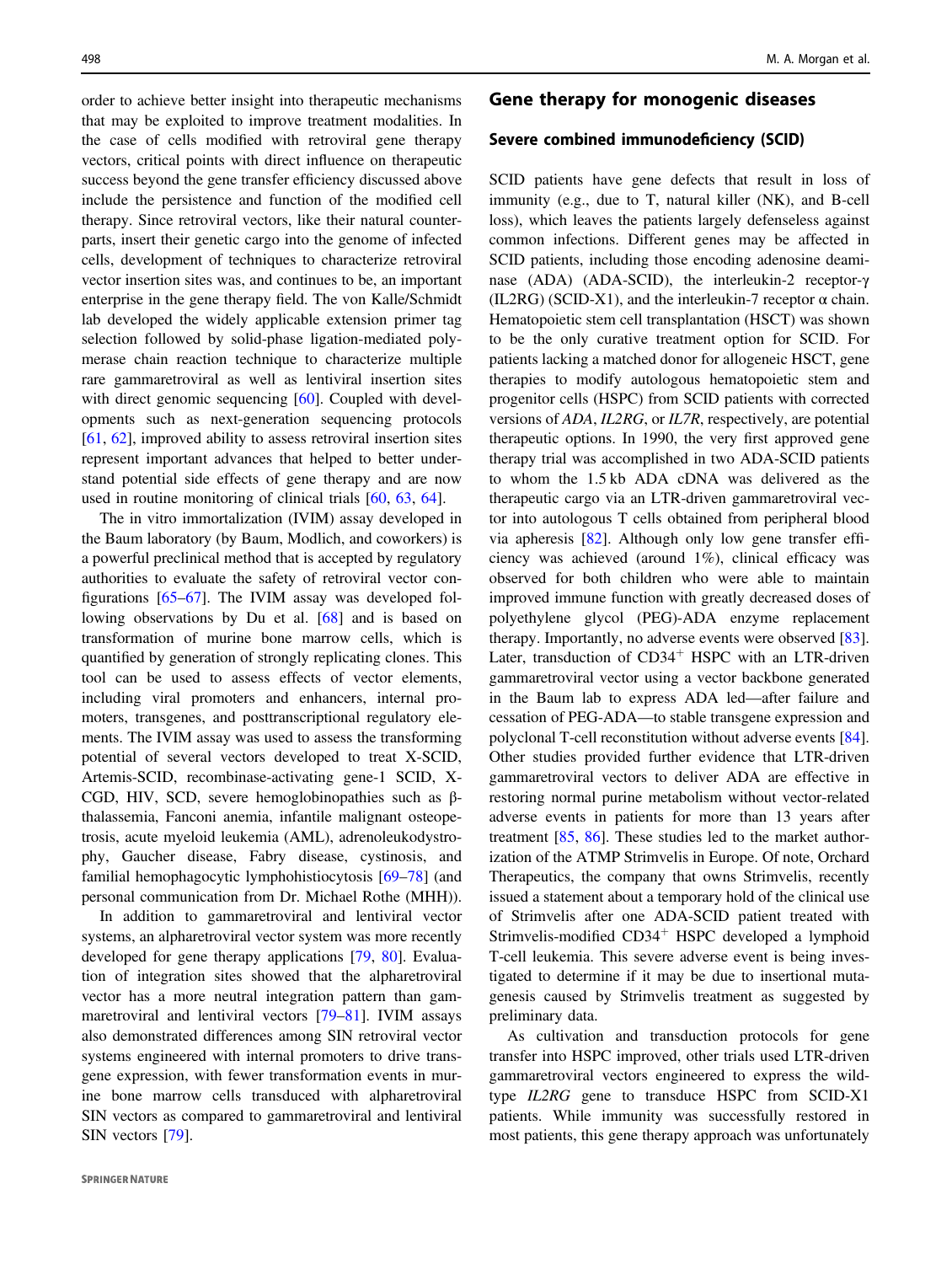associated with significant toxicity. Thirty percent (6 of 20) of patients in two independent trials developed acute leukemias due to activation of proto-oncogene (e.g., LMO2, CCND2, MECOM) expression via gammaretroviral vector insertion [[87](#page-15-0)–[90\]](#page-15-0) and reviewed here [\[91](#page-15-0)]. A subsequent multinational study showed the efficacy and safety of a SIN gammaretroviral vector co-developed at Hannover Medical School to deliver the *IL2RG* gene to autologous bone marrow-derived  $CD34<sup>+</sup>$  cells in nine boys with SCID-X1 [\(NCT01410019](http://clinicaltrials.gov/show/NCT01410019), [NCT01175239](http://clinicaltrials.gov/show/NCT01175239), [NCT01129544](http://clinicaltrials.gov/show/NCT01129544)) [\[33](#page-14-0)]. This study showed resolution of infections in seven of eight evaluable patients with similar  $CD3^+$  T-cell recovery kinetics as observed in earlier studies. Analyses of retroviral vector insertion sites revealed a polyclonal integration profile with less clustering of insertion sites near known proto-oncogenes (LMO2, MECOM) and no incidence of cell transformation in any of the patients to date. Thus, the data suggest an improved safety profile of the gammaretroviral SIN vector [[33\]](#page-14-0). This trial served as the basis for an ongoing multicenter trial investigating safety and efficacy of lentiviral SIN vector-based therapy in SCID-X1 patients [\(NCT03311503](https://clinicaltrials.gov/show/NCT03311503), reviewed in [[92\]](#page-15-0)). Of therapeutic relevance, and in contrast to earlier trials in which only T-cell reconstitution was observed, recent studies using a lentiviral SIN vector with the elongation factor  $1\alpha$  to express a codonoptimized common γ-chain showed reconstitution of T, B, and NK lineages ([NCT01306019,](https://stm.sciencemag.org/lookup/external-ref?link_type=CLINTRIALGOV&access_num=NCT01306019&atom=%2Fscitransmed%2F8%2F335%2F335ra57.atom) [NCT01512888\)](https://clinicaltrials.gov/show/NCT01512888) [\[93](#page-15-0), [94](#page-15-0)].

## Wiskott–Aldrich syndrome

WAS was first described by the German pediatrician Wiskott [\[95](#page-15-0)] and was later further characterized by the American pediatrician Aldrich et al. [[96\]](#page-16-0). WAS is an Xchromosomal recessive inherited disease characterized by immunological deficiencies with reduced ability to form blood clots due to insufficient quantity and function of thrombocytes. The observation that mutations in the WAS (Wiskott–Aldrich syndrome protein (WASP) actin nucleation promoting factor) gene, which encodes the cytosolic protein WASP, can result in WASP variants with attenuated function and expression level made WAS patients potential candidates for gene therapy.

In the first stem-cell gene therapy for WAS patients conducted in Germany (German Clinical Trials Register number, [DRKS00000330\)](https://www.drks.de/drks_web/navigate.do?navigationId=trial.HTML&TRIAL_ID=DRKS00000330) [[97,](#page-16-0) [98\]](#page-16-0), ten patients were treated with autologous  $CD34<sup>+</sup>$  HSPC modified with an MLVderived LTR-driven gammaretroviral vector (CMMP backbone—a derivative of MFG pseudotyped with GALV) engineered to express WASP. Gene therapy led to reduced frequency and severity of infections and correction of thrombocytopenia. No clonal imbalances were observed initially after gene therapy. However, one of the ten treated children did not achieve stable engraftment, and seven

developed acute leukemia: T-ALL occurred in six patients between 488 and 1813 days after treatment and AML evolved in one patient [[98\]](#page-16-0). Thus, gene therapy was shown to correct the disease phenotype, but the therapeutic efficacy of LTR-driven gammaretroviral vectors was heavily impaired by high transformation rates in this clinical setting.

Of note, SIN lentiviral vectors designed to express WASP via an internal elongation factor short  $1\alpha$  (EFS1 $\alpha$ ) promoter showed similar production of the therapeutic protein (WASP) in murine and human HSPC as compared to the LTR-driven gammaretroviral vector [[99\]](#page-16-0). Indeed, gene therapy of autologous HSPC with a SIN lentiviral vector using a 1.6 kb fragment of the proximal WAS promoter to drive expression of the WASP therapeutic transgene was shown to be feasible and safe in seven WAS patients with severe disease [[34,](#page-14-0) [100\]](#page-16-0). Although one patient died of septic shock due to drug-resistant herpes viral infections, the other six patients survived with stable engraftment of functional gene-modified cells with WASP expression observed in T cells (34–84%), NK cells (14–85%), and B cells (13–55%). Importantly, no evidence of vector-related toxicities was observed, further supporting the safety of lentiviral SIN vectors for gene therapy [[32,](#page-14-0) [34\]](#page-14-0).

## Chronic granulomatous disease (CGD)

CGD encompasses a group of inherited diseases that affect the ability of immune cells of the myeloid lineage to generate reactive oxygen species important for destruction of ingested pathogens. CGD patients suffer from recurrent infections due to decreased immune cell function. The most predominant form of CGC is an X-linked form (X-CGD) caused by CYBB (cytochrome b-245 beta chain, gp91- PHOX) mutations that result in loss of phagocyte NADPH oxidase activity. There are also autosomal recessive CGD forms that result from mutation of CYBA (cytochrome b-245 alpha chain), NCF1 (neutrophil cytosolic factor 1), NCF2, or NCF4 (reviewed in [\[101](#page-16-0)]).

A gammaretroviral LTR-driven SF71-gp91-phox, based on the SF71 backbone [\[14](#page-13-0), [16](#page-13-0), [102\]](#page-16-0), was redesigned to express a codon-optimized gp91-PHOX cDNA in Frankfurt. After extensive in vitro and in vivo testing, this vector was used at the Johann Wolfgang Goethe University Hospital (Frankfurt, Germany) to transduce autologous CD34<sup>+</sup> cells to treat two adult X-CGD patients [\(NCT00564759](https://clinicaltrials.gov/ct2/show/NCT00564759)) [\[24](#page-13-0)]. Bacterial and fungal infections were initially resolved in both patients, however, the number of oxidase-positive granulocytes eventually decreased even though high numbers of gene-marked cells persisted [\[24](#page-13-0), [103](#page-16-0)]. Bisulfite sequencing showed increased methylation in the LTR promoter region that corresponded with transgene silencing. Retroviral insertions within the MECOM (MDS1-EVI1) locus led to clonal outgrowth of hematopoietic clones that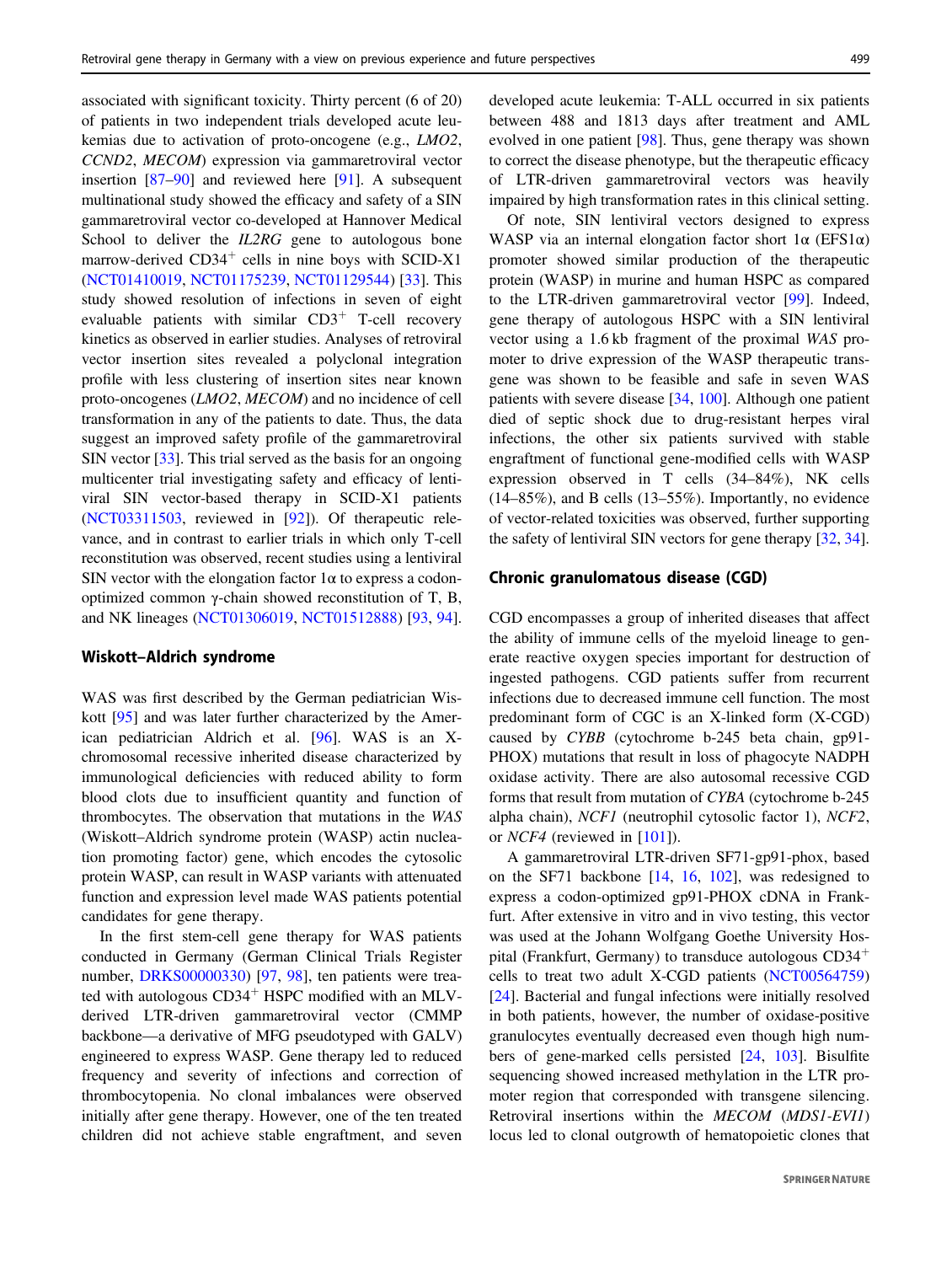resulted in formation of myelodysplastic syndromes (MDS) that likely evolved to AML in one patient and refractory cytopenia with multilineage dysplasia in the second patient [\[103](#page-16-0)].

Similar observations were made in a subsequent study in which fungal infections were resolved in two X-CGD patients who received gammaretroviral gene therapy [\[104](#page-16-0)]. One child developed MDS due to insertional activation of ecotropic viral integration site (EVI1) and signal transducer and activator of transcription 3 (STAT3) genes, which led to MDS. The second patient had clonal expansion of cells with a retroviral vector insertion site in the myelodysplasia syndrome 1 (MDS1) gene, but did not develop MDS. As gene therapy led to initial resolution of infections in both studies, the authors suggested that future studies should evaluate the therapeutic efficacy of potentially safer lentiviral SIN vectors in X-CGD patients. Thus, a lentiviral SIN vector engineered to express hGP91-PHOX from the cathepsin G/cfes promoter (a phagocyte-specific promoter) was co-developed by groups in London and Frankfurt [\[105](#page-16-0)]. Preclinical assessment indicated that transduced  $CD34<sup>+</sup>$  cells from X-CGD patients engrafted in xenograft mouse models and showed therapeutically relevant NADPH levels in gp91-phox expressing myeloid cells with no evidence for adverse mutagenic events linked to insertional mutagenesis [[106\]](#page-16-0). These studies paved the way for the approval of respective clinical trials in Europe and the USA [\(NCT01855685](https://clinicaltrials.gov/ct2/show/NCT01855685); [NCT02234934](https://clinicaltrials.gov/ct2/show/NCT02234934)). Initial results of a multinational trial evaluating efficacy of gene therapy with this lentiviral SIN vector in nine X-CGD patients were recently published [[107\]](#page-16-0). Clinical efficacy was shown for more than 12 months in six out of the nine patients with no evidence of transgene silencing or clonal expansion. Preexisting morbidities led to the death of two patients within 3 months of gene therapy treatment, while one patient had only low levels of oxidase-positive neutrophils, most likely due to low engraftment levels of gene marked cells [\[108\]](#page-16-0).

## Cerebral adrenoleukodystrophy (CALD)

CALD is an X-linked peroxisomal metabolic disorder caused by mutations in the ABCD1 gene, which encodes the peroxisomal membrane ALD protein (ALDP). Due to loss of ALDP function, very-long-chain fatty acids accumulate in the brain, spinal cord, plasma, and adrenal glands. CALD is characterized by progressive inflammatory demyelination in the brain, which, in the absence of treatment, results in death within 10 years of the diagnosis.

The efficacy and safety of autologous  $CD34<sup>+</sup>$  HSC transduced with the Lenti- $D^{TM}$  (elivaldogene autotemcel) lentiviral vector was tested in a phase 2/3 study with 32 CALD patients [\(NCT01896102](https://clinicaltrials.gov/show/NCT01896102)). The vector encodes the human adrenoleukodystrophy protein driven by a retroviral MND promoter. The trial was sponsored by bluebird bio and included a trial site at the University of Leipzig (Germany). An interim report on the trial following treatment of 17 boys with early stage CALD showed genemarked cells in all patients with no treatment-related deaths, graft-versus-host disease (GVHD), or evidence of insertional mutagenesis after a median follow-up of 29.4 months [\[109](#page-16-0)]. This successful trial was presented at this year's annual meeting of the European Society for Blood and Marrow Transplantation ([EBMT abstract O077](https://www.professionalabstracts.com/ebmt2020/iPlanner/#/presentation/5179)). This gene therapeutic approach was also used to treat one patient in Germany and the trial will be expanded to include more patients, including those in Germany (personal communication Dr. W. Köhler, University Clinic Leipzig). One potential advantage of using gene therapy instead of standard HSCT to treat CALD patients is that gene-modified cells express supra-physiological levels of the ALDP, which allows cross-correction of endogenous, non-modified cells. Several animal models of lysosomal storage diseases as well as clinical experience showed a clear correlation between enzyme dose and therapeutic efficacy, with increased therapeutic effects observed at higher protein levels [[35,](#page-14-0) [110,](#page-16-0) [111\]](#page-16-0).

## Hemoglobinopathies

Hemoglobinopathies are inherited diseases characterized by mutations and/or deletions in α- or β-globin genes, leading to defective or unstable hemoglobin synthesis. The two main groups of hemoglobinopathies are autosomal recessive thalassemia syndromes and the autosomal dominant hemoglobin disorders. Hemoglobinopathies have become more common in Germany due to steadily increasing immigration [[112\]](#page-16-0). Previously, allogeneic HSCT was the only curative option for hemoglobinopathies, but today, gene therapy trials are available for patients lacking suitable HSCT donors. At least three studies sponsored by bluebird bio using lentiviral vectors to transduce autologous hematopoietic cells ex vivo are conducted at sites in Germany. For example, one ongoing study is a multicenter study aiming for long-term follow-up of hemoglobinopathy patients (β-thalassemia or severe SCD) who were treated with gene therapy ([NCT02633943](https://clinicaltrials.gov/ct2/show/NCT02633943)) with a site at the Hannover Medical School (personal communication Dr. Martin Sauer).

Another single-arm, multi-site, single-dose, phase 3 study is evaluating the efficacy and safety of gene therapy with LentiGlobin BB305 (Betibeglogene autotemcel, Zynteglo<sup>TM</sup>) in transfusion-dependent β-thalassemia patients ≤ 50 years old and who have a β0/β0, β0/IVS-I-110, or IVS-I-110/IVS-I-110 genotype [\(NCT03207009](https://clinicaltrials.gov/ct2/show/NCT03207009)). Sites in Germany include Hannover Medical School and University of Heidelberg.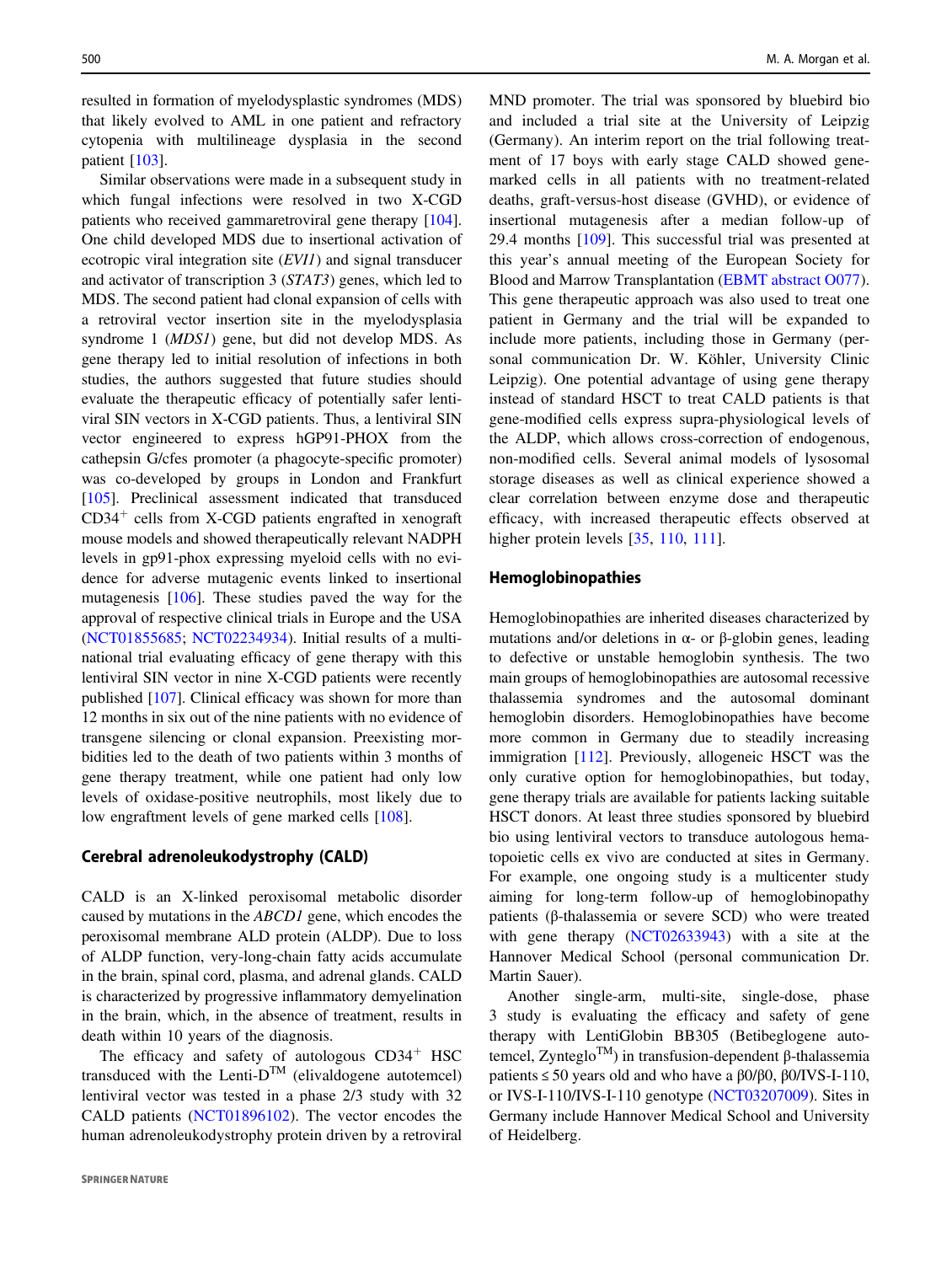A further phase 3 single-arm multi-site study evaluates the efficacy and safety of gene therapy with a lentiviral βA-T87Q-globin vector in transfusion-dependent β-thalassemia patients who are ≤50 years old and who do not have a β0/β0 genotype [\(NCT02906202](https://clinicaltrials.gov/ct2/show/NCT02906202)). Hannover Medical School participates in this trial. Encouragingly, Zynteglo recently received market authorization by European Medicines Agency [\(EMA](https://www.ema.europa.eu/en/medicines/human/EPAR/zynteglo)). There will also be trials for sickle-cell disease with German centers.

#### Junctional epidermolysis bullosa (JEB)

JEB is a skin adhesion disorder characterized by fragility of the skin and mucous membranes due to mutations in genes such as COL17A1, ITGB4, LAMA3, LAMB3, or LAMC2 that are important for proper generation of the basement membrane. Mavilio, de Luca and colleagues [\[113](#page-16-0)] demonstrated the feasibility and safety of gene therapy to treat an adult patient with LAM5-β3 JEB caused by mutation of the LAMB3 gene. Primary keratinocytes from the patient were transduced with a gammaretroviral vector engineered to express the full-length LAMB3 cDNA via the Moloney leukemia virus LTR (MLV-LTR). LAM5 was expressed and functional in the modified skin tissue and the transplanted skin remained stable throughout the 1-year followup with no blisters, infections, inflammation, or immune response [\[113](#page-16-0)]. In the Burn Center of the BG University Hospital Bergmannsheil at Ruhr University Bochum, gene therapy was successfully used to save the life of a 7-yearold child who had a severe form of JEB, which caused blisters and skin erosion on about 80% of his total body surface area [\[114](#page-16-0)]. An LTR-driven gammaretroviral (MLV-RV) vector was used to express full-length LAMB3 cDNA, and the regenerated skin produced by this gene therapy approach was resistant to mechanical stress with phenotypic correction as shown by the absence of blisters or skin erosion over 21 months. Clonal tracing showed that gene repair in holoclones, long-lived stem cells of the epidermis, was responsible for the successful, long-lasting effects. The basic stem cell concepts learned from this study are expected to help direct further innovations in gene and stem cell therapies.

# Acquired diseases including cancer and infections

# Selection and elimination approaches in gene therapy

While allogeneic HSCT is the only curative treatment for various malignant as well as nonmalignant diseases, it is commonly associated with potentially life-threatening side effects such as severe infections and GVHD. As GVHD is caused by T cell-mediated destruction of healthy tissue in the transplant recipient, use of T cell-depleted transplants can alleviate GVHD risk. However, potential benefits of antitumor (graft-versus-leukemia (GvL)) and anti-infection (graft-versus-infection (GvI)) activity of T cells are also lost with this approach. In an effort to minimize GVHD risk and maintain beneficial GVL and GVI in AML patients, allogeneic T cells were modified with a suicide gene to allow inducible depletion of gene-modified allogeneic T cells in the case of severe GVHD reactions [\[115](#page-16-0), [116](#page-16-0)]. To ensure transplantation of gene-modified T cells, it is necessary to generate suitable selection markers that are not too immunogenic and that are rapidly and stably expressed. This concept was initially developed by C. Bonini et al. [\[115](#page-16-0)] and P. Tiberghien [\[116](#page-16-0)] and tested in clinical trials.

A phase 1/2 study to evaluate transplantation of CD34 enriched peripheral blood stem cells modified with the HSV-TK suicide gene expressed from the Mo3TIN (MoMLV-LTR) vector was accomplished in one MDS and two CML patients in Hamburg [\[117](#page-16-0)]. No acute toxicities were observed and all three patients engrafted quickly after transplantation. Stable numbers of modified T cells were observed for one patient, but were lost in the other two patients, possibly due to immune rejection in one patient. The second patient developed acute skin GVHD grade II, which was completely resolved with ganciclovir treatment and rapid loss of gene-modified T cells. Both patients who lost gene-modified T cells subsequently developed secondary graft failure, indicating the importance of donor  $CD3<sup>+</sup>$  cells to promote engraftment and protect from eventual graft rejection.

To overcome the need for prolonged ex vivo selection of TK-transduced T cells with G418 as in the previous trial [\[117](#page-16-0)], Fehse et al. [\[118](#page-16-0)] identified a truncated form of CD34 (tCD34) that was used to enrich gene-modified primary human T cells expressing tCD34 to >95% purity (Fig. [1\)](#page-2-0). This was then further developed to couple a splice-corrected variant of Herpes simplex virus thymidine kinase (scHSVtk), which can be used as a suicide gene as cells that express it are highly sensitive to the prodrug ganciclovir, to tCD34 to generate a tCD34–scHSVtk fusion protein [[119\]](#page-16-0). High expression of the "sort-suicide" selection marker was achieved using the gammaretroviral hybrid vector MP71 containing the MPSV-LTR and MESV leader 71 sequence. This strategy was shown to be feasible and safe in three children who received  $T$  cell-depleted  $CD34<sup>+</sup>$  cell-enriched mismatched allogeneic grafts ([NCT01204502\)](http://clinicaltrials.gov/ct2/archive/NCT01204502) [[120\]](#page-16-0). MP71 vectors exhibited improved transgene expression in T cells and were also used for successful transfer of T-cell receptor (TCR) for adoptive T-cell therapies directed against cancer cells [[15,](#page-13-0) [121\]](#page-16-0) and were also used in several clinical trials for immunotherapies [\[122](#page-16-0)].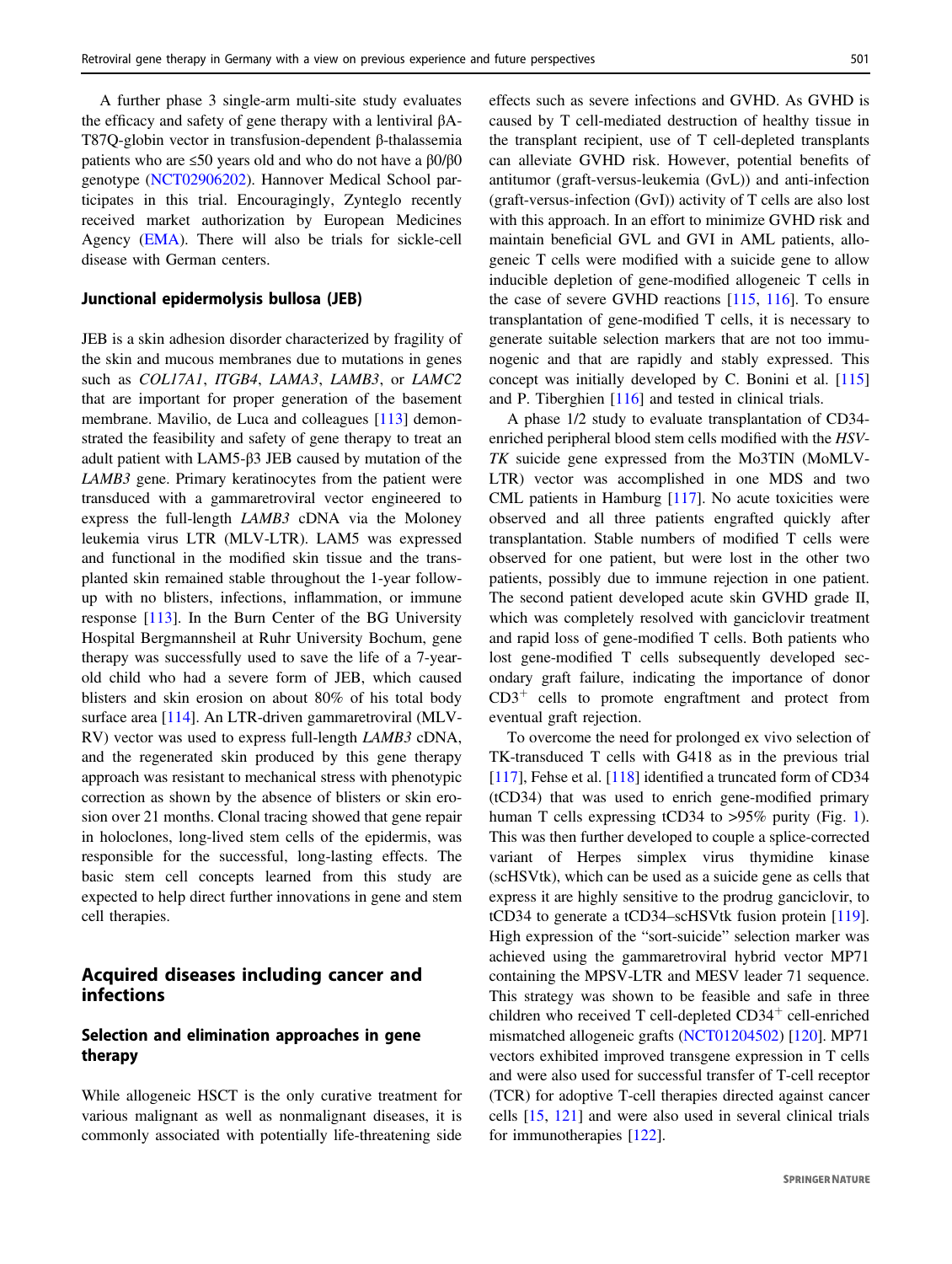A multicenter phases 1–2 study with a clinical trial site at the Hannover Medical School investigated the infusion of donor lymphocytes transduced with the suicide gene HSV-TK in 50 high-risk leukemia patients after haploidentical stem-cell transplantation ([NCT00423124\)](https://clinicaltrials.gov/show/NCT00423124) [\[123](#page-16-0)]. Donor lymphocytes were modified with the gammaretroviral vector (MSV/MLV-LTR) SFCMM3 that expresses HSV-tk via the LTR and contains the (SV40) low-affinity receptor for nerve growth factor from which the intracellular domain has been truncated (ΔLNGFR) to allow selection of transduced cells (Fig. [1\)](#page-2-0). The safety of this gene therapy approach was demonstrated as no acute or chronic adverse events were found to be due to the gene therapy. Infusion of TKmodified lymphocytes appeared to accelerate immune reconstitution and induction of the suicide gene successfully controlled GVHD in ten patients with acute GVHD and one patient with chronic GVHD [\[123](#page-16-0)]. The safety and efficacy of SFCMM3-modified T cells to control GVHD were also shown by Weissinger et al. [\[124](#page-16-0)], who also observed stabilization of donor chimerism following infusion of the modified T cells and successful resolution of GVHD upon ganciclovir administration to eliminate modified donor T cells. In 2016, the SFCMM3-based ATMP received conditional marketing authorization (CMA) in Europe (as Zalmoxis®), but the parallel phase 3 trial (with several participating centers in Germany, including Hannover and Hamburg) was terminated and the CMA was withdrawn at the request of its holder (MolMed) for commercial reasons at the end of 2019. Preuss et al. [\[125](#page-16-0)] further improved the activity of this suicide gene therapy by introducing the A168H mutation into the codon-optimized scHSVtk to generate the TK.007 suicide gene. TK.007 expression mediates faster cell killing at lower ganciclovir concentrations, which should reduce nonspecific toxicity such as myelotoxicity and makes the gene particularly interesting for cancer gene therapy [[126\]](#page-16-0) as further discussed below.

#### Gene therapy strategies to treat cancer

In addition to their use to eliminate allogeneic T cells in the case of adverse events such as GVHD, gammaretroviraland lentiviral-mediated transfer of suicide genes can also be applied to eliminate cancer cells. In fact, this concept was one of the first gene-therapy principles tested in a large phase 3 clinical study in glioblastoma back in the 1990s [\[127](#page-16-0)]. Unfortunately, that study did not show clinical efficacy, most probably due to low transduction rates of tumor cells in vivo. Consequently, many efforts were directed toward improved and selective transduction of malignant brain cells. For example, lentiviral vectors pseudotyped with LCMV glycoprotein were shown to efficiently and selectively transduce solid glioma and infiltrating tumor cells [[44\]](#page-14-0). Use of lentiviral vectors pseudotyped with LCMV-G or VSV-G to deliver HSV-tk led to complete remission of solid tumors in a glioblastoma xenograft model [\[128](#page-16-0)].

## Modified T cells to treat cancer

As discussed above, gene-modified T cells can be used in transplantation settings to protect patients against unwanted effects like GVHD, but allogeneic T cells can also elicit graft-versus-tumor activity. Building upon these principles, T cells were engineered to express TCRs or chimeric antigen receptors (CARs) designed to specifically target tumorassociated antigens, or when possible, neoantigens. These technologies exploit inherent T-cell activities and redirect the cytotoxic potential of T cells to improve tumor cell recognition and elimination. Clinical efficacy of TCR- and CAR-modified T cells is currently being evaluated in hundreds of studies worldwide, including trials in which German investigators participate as collaboration partners and/or principal investigators (Table [1](#page-9-0)). German researchers, e.g. Abken, Rössig, Blankenstein, and Uckert, have made significant contributions to basic and translational CAR and TCR research [[121,](#page-16-0) [129](#page-16-0)–[142\]](#page-17-0), including lentiviral SIN EFS1 $\alpha$  and LTR-driven gammaretroviral vector systems. Recently, different German groups developed methods for high-sensitivity in vivo monitoring of CAR T cells [\[143](#page-17-0)–[145](#page-17-0)].

Thus far, at least three market-authorized CAR T-cell drugs are available, two that use an MSCV LTR-driven gammaretroviral vector for CD19-CAR (CD28-CD3ζ) transfer (Yescarta® = Axicabtagene ciloleucel, Tecartus® = Brexucabtagene autoleucel/currently only Food and Drug Administration (FDA) approved) and one that uses a SIN lentiviral vector to modify T cells with the CD19-CAR (CD8α-4-1BB-CD3ζ) expressed from an internal EF-1α promoter (Kymriah<sup>®</sup> = Tisagenlecleucel). Interestingly, and in support of observations from the early ADA-SCID trial [\[82](#page-15-0)], no transformation events due to retroviral gene transfer have been observed even when LTR-driven gammaretroviral vectors were used to express CAR constructs. This may be due to the resilience of mature somatic cells such as T cells to transformation as compared to stem cells [[21,](#page-13-0) [22\]](#page-13-0).

While CAR T cells were shown to be effective in liquid tumors derived from lymphoid hematopoietic lineages, solid tumors have presented additional challenges to CAR T cells therapies. One strategy to improve the antitumor activity of CAR T cells was to incorporate a second gene expression cassette that was controlled by nuclear factor of activated T cells signaling, which was activated upon recognition of target antigen by the CAR. Chmielewski et al. [\[130](#page-16-0)] and Chmielewski and Abken [[138\]](#page-17-0) named these "T cells redirected for unrestricted cytokine-initiated killing" (TRUCKs) and showed that IL-12 and IL-18 were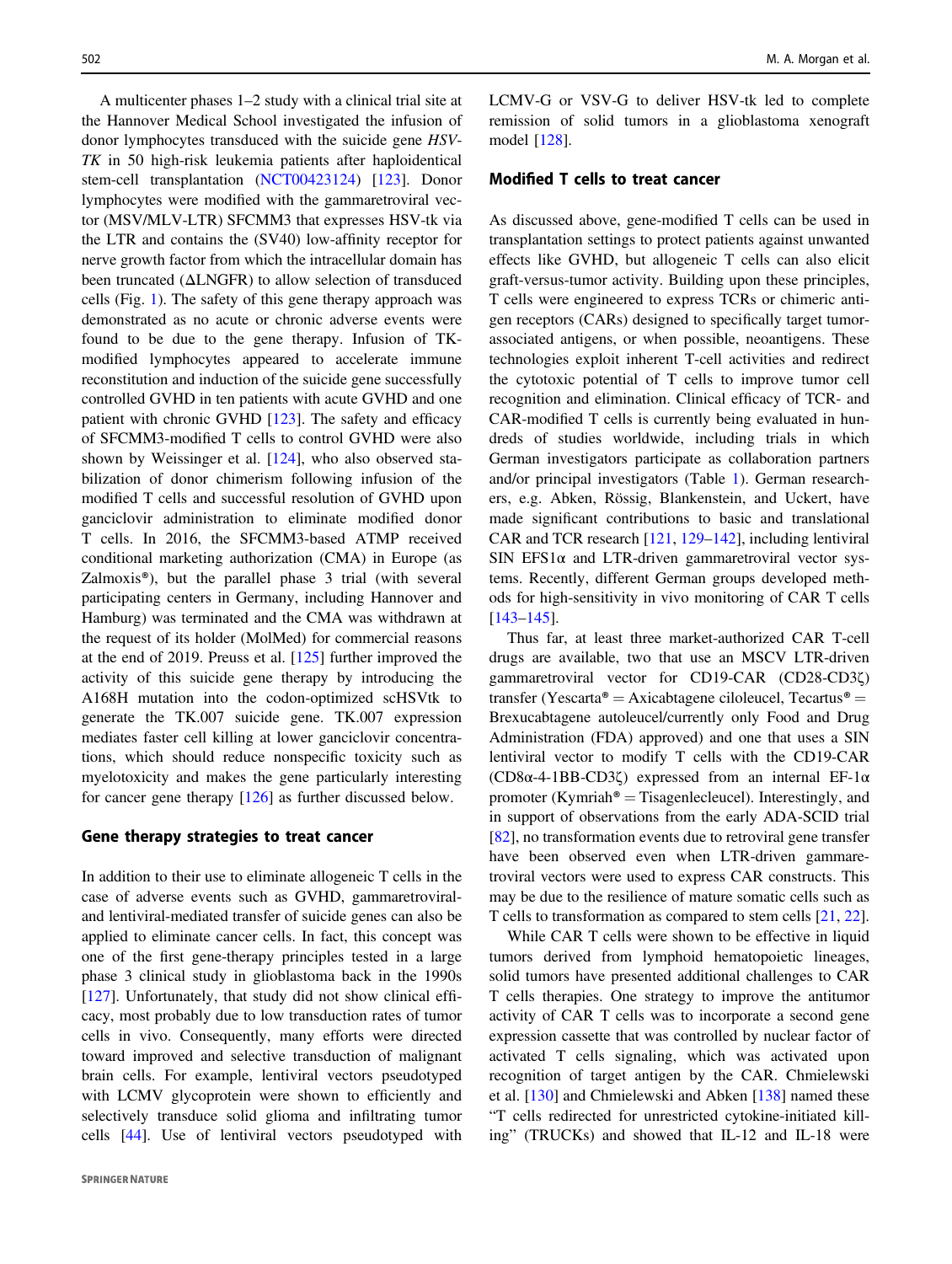<span id="page-9-0"></span>Table 1 Selected CAR- and TCR-modified T-cell trials with clinical testing sites in Germany.

| Disease                                                                              | Sponsor                                                            | Trial sites in Germany                                                                                                                                                                                                                                                                                    | Trial number       |
|--------------------------------------------------------------------------------------|--------------------------------------------------------------------|-----------------------------------------------------------------------------------------------------------------------------------------------------------------------------------------------------------------------------------------------------------------------------------------------------------|--------------------|
| CAR T-cell studies                                                                   |                                                                    |                                                                                                                                                                                                                                                                                                           |                    |
| Hematologic and lymphatic malignancies<br>positive for CD123                         | Cellex Patient<br><b>Treatment GmbH</b>                            | University Hospital Ulm<br>University Hospital Würzburg<br>Philipps-University Marburg<br>University Hospital Dresden<br>University Hospital Leipzig                                                                                                                                                      | NCT04230265        |
| Relapsed/Resistant CD20 positive B-NHL                                               | Miltenyi<br><b>Biomedicine GmbH</b>                                | University Hospital Cologne<br>University Hospital Leipzig                                                                                                                                                                                                                                                | NCT03664635        |
| MМ                                                                                   | Janssen Research &<br>Development, LLC                             | University Hospital Hamburg Eppendorf<br>University Hospital Heidelberg<br>University Hospital Würzburg                                                                                                                                                                                                   | NCT04133636        |
| Metastatic melanoma                                                                  | Miltenyi Biomedicine<br>GmbH and<br>DLR German<br>Aerospace Center | University Hospital of Cologne                                                                                                                                                                                                                                                                            | NCT03893019        |
| Relapsed/refractory CD19 positive B-cell<br>malignancies                             | Miltenyi<br><b>Biomedicine GmbH</b>                                | University Hospital Erlangen<br>University Hospital Münster                                                                                                                                                                                                                                               | NCT03853616        |
| Relapsed and lenalidomide-refractory MM                                              | Janssen Research &<br>Development, LLC                             | University Hospital Carl Gustav Carus<br>Dresden at the Technical University of<br>Dresden<br>University Hospital Hamburg Eppendorf<br>University Hospital Heidelberg<br>University Hospital Cologne<br>University Hospital Leipzig<br>Eberhard-Karls-University Hospital<br>University Hospital Würzburg | NCT04181827        |
| Relapsed/refractory MM                                                               | Celgene                                                            | University Hospital Heidelberg<br>University of Tübingen<br>University Hospital Würzburg                                                                                                                                                                                                                  | NCT03361748        |
| Relapsed/refractory MM (KarMMa-3)                                                    | Celgene                                                            | University Hospital Heidelberg<br>University Hospital Cologne<br>University Hospital Würzburg                                                                                                                                                                                                             | NCT03651128        |
| Relapsed/refractory DLBCL                                                            | Novartis Pharmaceuticals                                           | Novartis investigative sites (Cologne,<br>Würzburg)                                                                                                                                                                                                                                                       | NCT02445248        |
| Refractory/relapsed FL                                                               | Novartis Pharmaceuticals                                           | Novartis investigative sites (Cologne,<br>Münich, Ulm)                                                                                                                                                                                                                                                    | NCT03568461        |
| Relapsed/refractory CLL                                                              | Kite, A Gilead Company                                             | University Hospital Heidelberg                                                                                                                                                                                                                                                                            | NCT03624036        |
| Relapsed/refractory DLBCL or other aggressive<br><b>B-cell malignancies</b>          | Celgene                                                            | Medizinische Klinik und Poliklinik I<br>(Dresden)<br>University Hospital Heidelberg<br>University of Cologne<br>MU Klinikum der Universität (Munich)<br>Universitatsklinikum Ulm                                                                                                                          | <b>NCT03484702</b> |
| Refractory aggressive NHL                                                            | Kite, A Gilead Company                                             | University Hospital Dresden<br>University Hospital of Essen<br>University Hospital Würzburg                                                                                                                                                                                                               | NCT02348216        |
| Relapsed/refractory DLBCL (ZUMA-7)                                                   | Kite, A Gilead Company                                             | University Hospital Dresden<br>University Hospital Gottingen<br>University Hospital Hamburg-Eppendorf<br>University Hospital Heidelberg<br>University Hospital Munster<br>University Hospital Würzburg                                                                                                    | NCT03391466        |
| MB-CART2019.1 in patients with relapsed or<br>resistant CD20 and CD19 positive B-NHL | Miltenyi<br><b>Biomedicine GmbH</b>                                | University Hospital Augsburg<br>University Hospital Cologne<br>University Hospital Hamburg-Eppendorf                                                                                                                                                                                                      | NCT03870945        |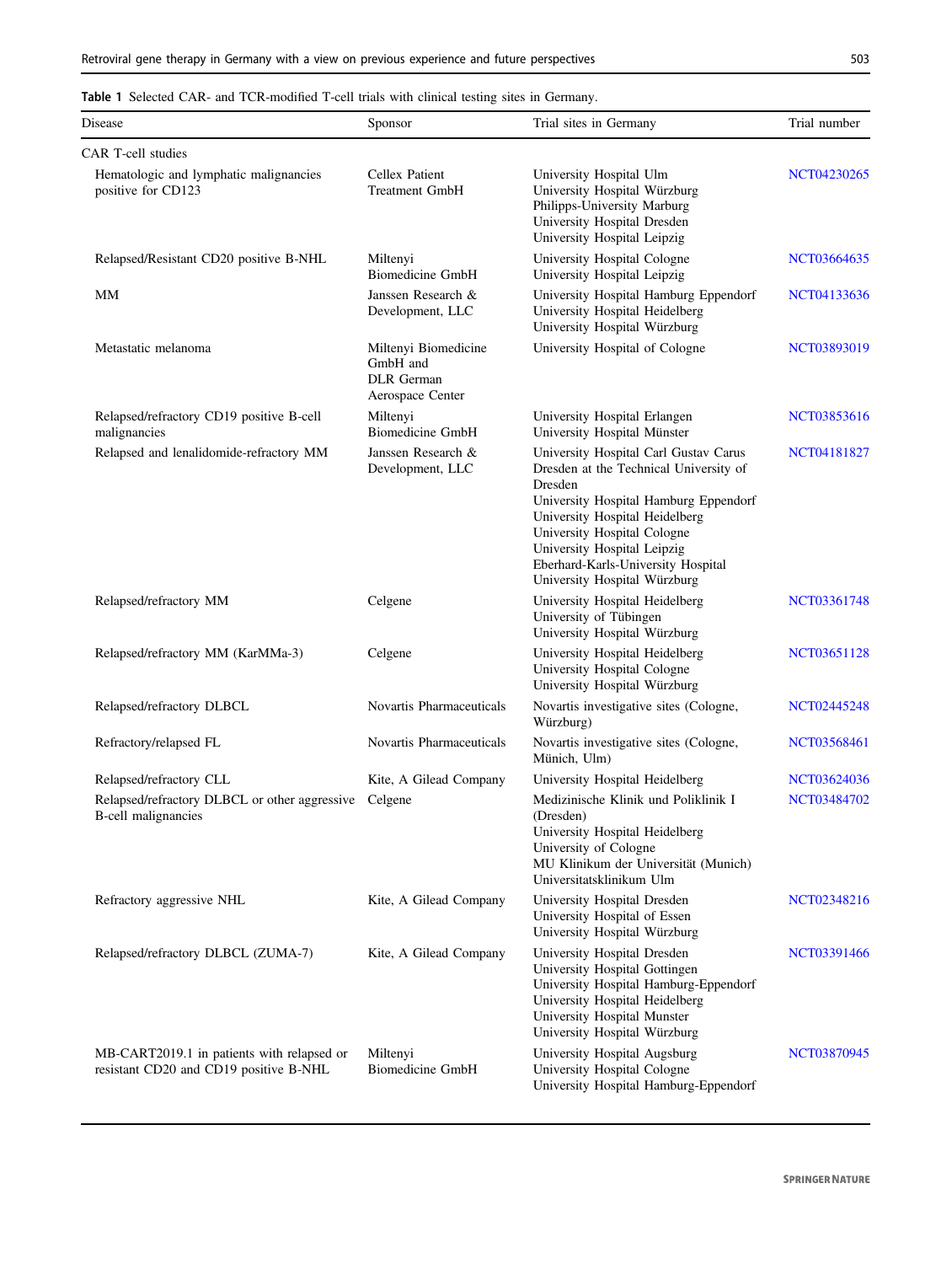#### Table 1 (continued)

| Disease                                                                                                                                                                | Sponsor                       | Trial sites in Germany                                                                                                                                                                                                                                                                       | Trial number |
|------------------------------------------------------------------------------------------------------------------------------------------------------------------------|-------------------------------|----------------------------------------------------------------------------------------------------------------------------------------------------------------------------------------------------------------------------------------------------------------------------------------------|--------------|
| Tisagenlecleucel versus standard of care in adult Novartis Pharmaceuticals<br>patients with relapsed or refractory aggressive<br><b>B-NHL (BELINDA)</b>                |                               | Novartis investigative sites (Regensburg,<br>Berlin, Hamburg, Cologne, Leipzig,<br>Münich, Ulm)                                                                                                                                                                                              | NCT03570892  |
| JCAR017 compared to standard of care in adult<br>patients with high-risk, second-line, transplant-<br>eligible relapsed or refractory aggressive B-<br>NHL (TRANSFORM) | Celgene                       | Robert-Rössle-Clinic in HELIOS Clinic<br>Berlin-Buch Clinic<br>University Hospital Carl Gustav Carus<br>Dresden<br>University Hospital Hamburg-Eppendorf<br>University of Cologne<br>University Hospital Munster<br>LMU Clinic at University of Münich                                       | NCT03575351  |
| Safety and efficacy of allogeneic CRISPR-Cas9-<br>engineered T cells (CTX110) in patients with<br>relapsed or refractory B-cell malignancies<br>(CRSP-ONC-001)         | <b>CRISPR</b> Therapeutics AG | University of Hamburg                                                                                                                                                                                                                                                                        | NCT04035434  |
| TCR-modified T-cell studies                                                                                                                                            |                               |                                                                                                                                                                                                                                                                                              |              |
| High-risk myeloid and lymphoid neoplasms<br>$(CD-TCR-001)$                                                                                                             | Medigene AG                   | University Hospital Dresden<br>University Hospital Erlangen<br>University Hospital Frankfurt<br>University Hospital Freiburg<br>University Hospital Heidelberg<br>University Hospital Leipzig<br>University Hospital Mainz<br>University Hospital Regensburg<br>University Hospital Würzburg | NCT03503968  |
| Adult solid tumors                                                                                                                                                     | Immatics US, Inc.             | University Hospital Würzburg<br>University Hospital Bonn<br>University Hospital C.-G.-Carus Dresden                                                                                                                                                                                          | NCT03441100  |
| WT1 TCR therapy in MDS or AML patients<br>who failed to achieve or maintain an IWG<br>response following hypomethylating agent<br>therapy                              | Cell Medica Ltd               | University Hospital Dresden                                                                                                                                                                                                                                                                  | NCT02550535  |

AML acute myeloid leukemia, B-NHL B-cell non-Hodgkin lymphoma, CLL chronic lymphocytic leukemia, DLBCL diffuse large B-cell lymphoma, FL follicular lymphoma, IWG international working group, MDS myelodysplastic syndrome, MM multiple myeloma, NHL non-Hodgkin lymphoma.

delivered to tumor sites with improved antitumor response due to recruitment of additional immune cells. The TRUCK approach originally used a two vector system, one to deliver the CAR and one to deliver the inducible expression cassette, but was recently converted to a single vector system that should ease further clinical development of this gene therapy concept [\[146](#page-17-0)]. The CAR principles have also been successfully transferred to other immune cells such as NK cells, and CAR-NK cells were shown to have potent anticancer activity [[147](#page-17-0)–[151\]](#page-17-0).

## Gene therapy to protect cells from HIV-1 infection

Discovery of the mechanisms of viral entry into target cells can also be exploited to protect cells from viral infection, such as HIV-1. For example, the gp41 subunit of the HIV-1 envelope glycoprotein gp120 was used as a target to inhibit HIV-1 infection. While gp120 binds target cell receptors and thus determines viral tropism, gp41 mediates fusion of the viral and target cell membranes [[152\]](#page-17-0). LTR-driven expression of a membrane-anchored version of T20 (also known as DP178, C36), a 36-amino acid C peptide corresponding to amino acids  $638-673$  of  $HIV_{HXB2}$ gp41 that potently inhibits HIV-1 cell entry by locking gp41 in a conformation that does not allow fusion of the viral lipid membrane with the target cell plasma membrane, via gammaretroviral vectors was shown to protect cell lines from HIV-1 infection [[152,](#page-17-0) [153](#page-17-0)]. This strategy developed by the von Laer group was further improved to minimize immunogenic side effects and membrane-anchored C peptides T20 (C36) and C46 (corresponding to amino acids 628–673 of gp41) were shown to effectively inhibit HIV-1 infection of human primary blood lymphocytes and C46 efficiently blocked entry of C36-resistant HIV-1 variants [\[154](#page-17-0)]. In another advance, the HIV-1 entry inhibitor derived from gp41 was cloned into a lentiviral SIN vector using a CMV promoter to express membrane-bound C46 [[155\]](#page-17-0). Delivery of the entry inhibitor using this "safer" vector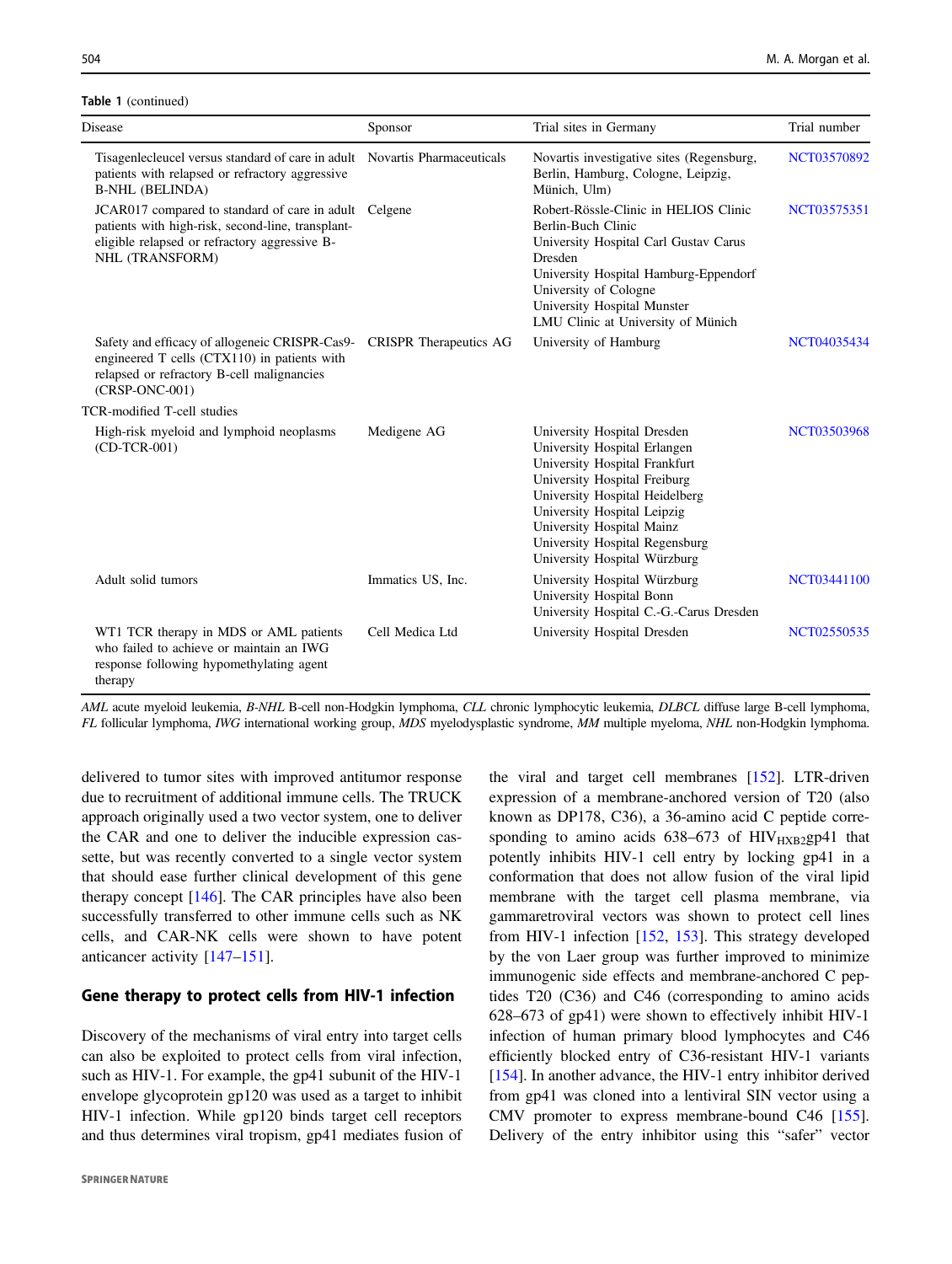system to transduce primary human T cells protected modified T cells from infection with the CXCR4-tropic HIV strain BK132 [[155](#page-17-0)].

A clinical phase 1 study used the LTR-driven gammaretroviral vector M87o [\[154](#page-17-0)] to express membrane-anchored C46 in autologous T cells, which were infused into ten HIV-infected patients who had advanced disease and were failing highly active antiretroviral therapy (HAART) [\[156](#page-17-0)]. T-cell transduction efficiencies ranged from 6.3 to 21.7% and no major toxicities were observed. However, a clinical improvement due to the gene-modified T cells was also not clearly demonstrated as the study protocol allowed changes in the HAART treatment 3 months after T-cell infusion [\[156](#page-17-0)]. A follow-up trial using the M87 $\sigma$  vector to modify autologous  $CD34<sup>+</sup>$  peripheral blood progenitor cells mobilized from  $HIV-1$ <sup>+</sup> acquired immune deficiency syndrome (AIDS) patients with cancer had to be stopped after treatment of three patients due to the adverse events observed in the SCID and CGD trials described above ([NCT00858793](https://clinicaltrials.gov/show/NCT00858793)).

A preclinical study in a nonhuman primate model of HIV-1 and a chimeric simian immunodeficiency virus/HIV-1 infection demonstrated the feasibility of using an SFFV promoter-driven lentiviral vector to modify HSC for transplantation into AIDS patients scheduled to undergo chemotherapy [\[157](#page-17-0)]. Here, the authors incorporated a mutant methylguanine methyltransferase (MGMT<sup>P140K</sup>) to endow resistance of modified HSC and their progeny to chemotherapeutic challenge, which resulted in an in vivo enrichment of gene-modified HIV-resistant cells expressing entry inhibitor C46  $[157]$  $[157]$  (Fig. [1\)](#page-2-0).

Development of novel strategies continues to be an important effort in the gene therapy field, especially due to the possibility to avoid side effects of current standard HIV treatments as well as to offer treatment options for those patients whose infections do not respond to HAART. Furthermore, gene therapy could offer a one-time treatment with potential cure, which makes this strategy attractive to patients as well as the health care system. The occurrence of naturally resistant CCR5-negative cells, which were successfully transplanted in allogeneic settings and led to complete long-term elimination of HIV in AIDS patients [[158\]](#page-17-0), strongly supports evaluation of the potential for broader application of gene therapy in this disease (Fig. [1\)](#page-2-0). Furthermore, the possibility to use gene therapy to excise the HIV-1 proviral sequence from the genome of infected cells was shown as discussed in more detail below [\[159,](#page-17-0) [160\]](#page-17-0).

# Next-generation gene therapy tools

Recent advances in gene editing have created a new generation of tools for gene therapy, i.e., molecular scissors to engineer the genome in a targeted and tailored fashion. To achieve this, different gene-editing tools were created, which are based on zinc-finger nucleases [\[161](#page-17-0)], transcription activator-like effector nucleases (TALENs) [\[162](#page-18-0), [163\]](#page-18-0), and clustered regularly interspaced short palindromic repeats (CRISPR)-Cas9-based nucleases [\[164](#page-18-0)]. While the former two exploit DNA-binding protein domains, which are linked to a FokI endonuclease, the CRISPR-Cas9 system has given the genome-editing field a new boost and takes advantage of an RNA-guided nuclease mechanism. All three concepts are currently used in clinical applications worldwide, either to generate a KO by DNA scission and nonhomologous end-joining repair or alternatively by DNA scission and homologous recombination, if a suitable DNA donor for repair is available.

The first patient receiving CRISPR-Cas9-modified HSC for globinopathies was treated in Germany, in a CRISPR Therapeutics and Vertex Pharmaceuticals sponsored investigational clinical trial based on autologous, gene editingmediated HSCT for the treatment of severe transfusiondependent beta thalassemia (TDT) and SCD (CTX-001) [\(NCT03745287](https://clinicaltrials.gov/show/NCT03745287), [NCT03655678](https://clinicaltrials.gov/show/NCT03655678)). The respective designer nuclease was designed to target and suppress the erythroidspecific enhancer of the *BCL11A* gene, which results in an upregulation of HbF, the fetal hemoglobin. Increased HbF levels are associated with decreased severity in TDT and SCD, as learned from the clinically used HbF inducer hydroxyurea. First promising results were presented by Selim Corbacioglu (Regensburg University Hospital) at the American Society of Hematology [\(ASH](https://www.ashclinicalnews.org/on-location/other-meetings/crispr-based-therapy-targeting-bcl11-shows-clinical-benefit-scd-beta-thalassemia/)) and the European Hematology Association ([EHA\)](https://library.ehaweb.org/eha/2020/eha25th/295100/selim.corbacioglu.initial.safety.and.efficacy.results.with.a.single.dose.of.html) meetings, demonstrating clinically relevant increases in HbF and total Hb with a follow-up of more than 15 months without observations of major side effects related to the gene therapy intervention and no need for transfusions after treatment. Remarkably, CTX-001 has received FDA Regenerative Medicine Advanced Therapy [\(RMAT](https://www.globenewswire.com/news-release/2020/05/11/2031145/0/en/CRISPR-Therapeutics-and-Vertex-Pharmaceuticals-Announce-FDA-Regenerative-Medicine-Advanced-Therapy-RMAT-Designation-Granted-to-CTX001-for-the-Treatment-of-Severe-Hemoglobinopathies.html)) designation for the treatment of severe hemoglobinopathies as well as Orphan Drug Designation from the FDA for TDT and from the [EMA](https://www.ema.europa.eu/en/medicines/human/orphan-designations/eu3192210) for SCD and TDT.

In addition to classical designer nucleases, also artificially designed and evolved recombinases may contribute to the arsenal of next-generation tools for gene editing. Hauber (Hamburg) and Buchholz (Dresden) have taken a very interesting route in this regard. Starting with the loxPrecognizing Cre recombinase, they generated the Tre recombinase through molecular evolution. Interestingly, Tre recognized a defined target sequence in the LTR of the integrated HIV-1 provirus, resulting in the excision and eradication of HIV-1 from infected cells. In further work, they demonstrated accurate provirus excision, noteworthy in the absence of cytopathic effects, in Tre-transduced T helper cells and HSPCs after transplantation into humanized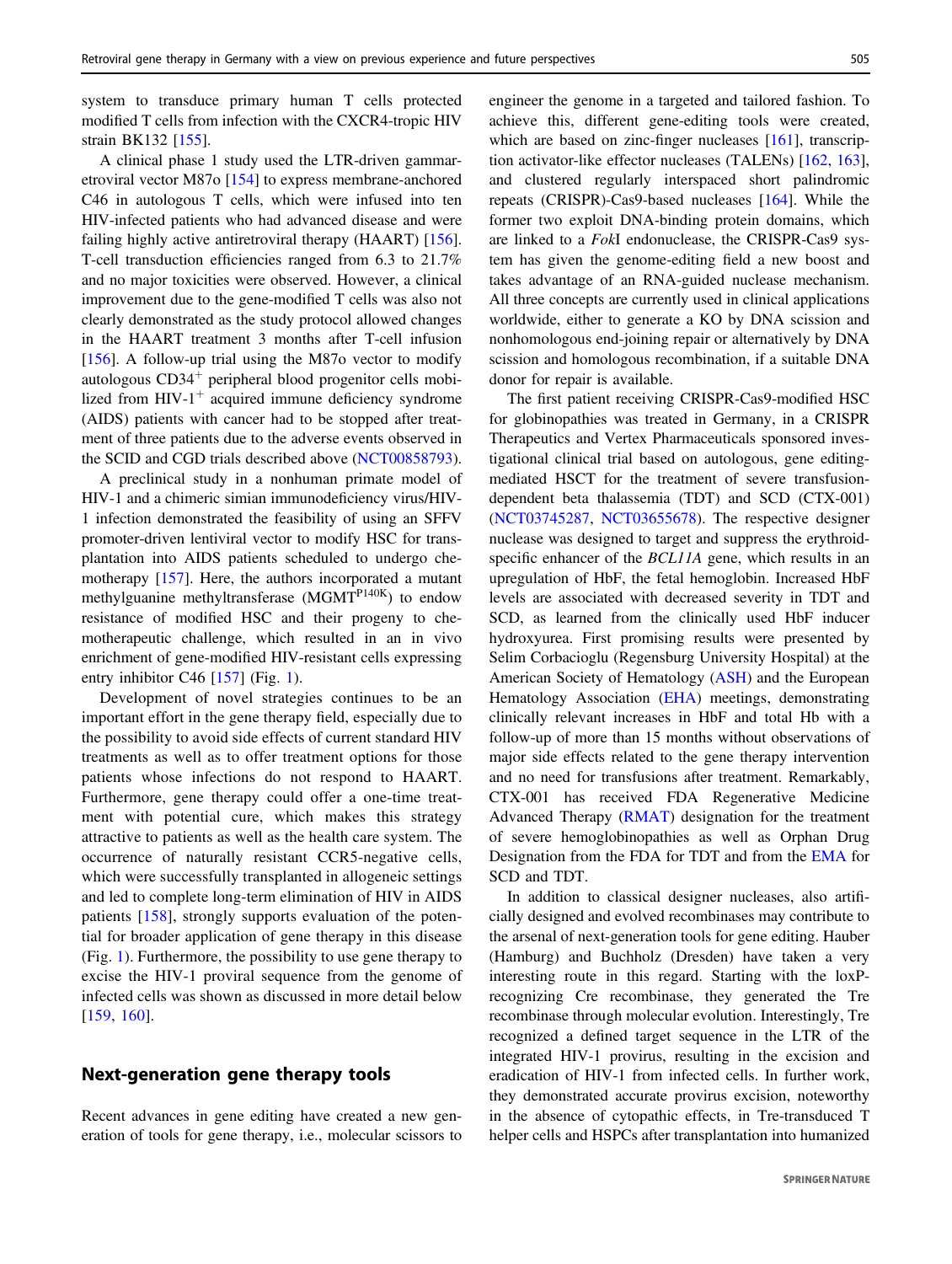mice [\[159](#page-17-0)]. As this would only cover a small proportion of HIV-1 strains, the authors further evolved a broad range recombinase (Brec1) that recognizes the majority of clinically relevant HIV-1 strains and subtypes [\[160](#page-17-0)]. Encouragingly, Brec1 efficiently removed integrated proviruses from patient cells infected with clinical HIV-1 strains in vitro and in vivo in humanized mouse models. A first-inhuman phase 1b/2a gene therapy trial targeting HIV-1 by Brec1-mediated genome editing (HIVCURE [\[165](#page-18-0)]) is currently under development at the University Medical Center Hamburg-Eppendorf to evaluate safety and HIV-1 provirus excision efficacy. HIV-infected lymphoma patients undergoing chemotherapy (with rituximab, cyclophosphamide, doxorubicin, vincristine, and prednisolone) will be additionally treated by autologous transfer of Brec1-transduced CD34<sup>+</sup> HSPCs.

In addition to tailored gene editing, also other nextgeneration principles may be considered, which include more randomly integrating safer vectors as well as non-integrating retroviral vectors. Interestingly, in the rich world of retroviruses, different virus family members have evolved, which have a more random integration pattern, e.g., RSV-derived alpharetroviruses, human T-lymphotropic virus 1 and, to a lesser degree, Foamy viruses [\[166\]](#page-18-0). Based on the wild-type avian sarcoma-leukosis virus (ASLV), Hughes [\[167\]](#page-18-0) constructed a replication-competent ASLV-derived retroviral vector, which was an excellent tool to better understand retrovirus biology of ASLV and retroviruses in general. In addition, Suerth et al. [[79](#page-15-0), [80\]](#page-15-0) generated an ASLV SIN vector system using a split-packaging system (i.e., vector, gag/pol, and envelope sequences were on separate plasmids to avoid recombination) and production in human 293-derived vector producer cells. Interestingly, this vector system preserved the close-to-random integration preference [\[79,](#page-15-0) [81\]](#page-15-0), had only a low genotoxicity, and efficiently transduced HSPCs, T cells, and NK cells [\[150,](#page-17-0) [168](#page-18-0)–[170\]](#page-18-0). Furthermore, Kaufmann et al. [\[171\]](#page-18-0) demonstrated that alpharetroviral SIN vectors were capable of correcting human  $X$ -CGD CD34<sup>+</sup> HSPCs upon transplantation into a humanized mouse model. In contrast to lentiviral vectors, no aberrant splicing was found, which underlines the lower genotoxicity.

Foamy viral vectors are another class of retrovirus vectors, which were deeply explored and developed in Germany, mainly by Rethwilm and Lindemann. Foamy viruses are interesting in that they also have a relatively random integration pattern, seem to be apathogenic in their hosts, and their replication strategy uses a combination of features employed by retroviruses and hepadnaviruses [[172](#page-18-0)]. A split-packaging system was generated, with reduced *cis*-acting sequences [\[173\]](#page-18-0). Noteworthy, foamy viral vectors integrated less frequently near RefSeq genes and proto-oncogene transcriptional start sites in a humanized  $CD34<sup>+</sup>$  cell transplantation model [\[174\]](#page-18-0) and, encouragingly, were efficiently used to correct leukocyte adhesion deficiency in dogs [[175](#page-18-0)]. Moreover, direct in vivo delivery of foamy vectors enabled correction of canine SCID-X1 [[176](#page-18-0)].

In addition to integrating retroviral vectors with an intrinsically safer integration profile, also non-integrating retroviral vectors deserve further attention. By directed modulation of defined retroviral steps of the life cycle, these non-integrating tools can be engineered to express (a) circular 1- and 2-LTR episomes, (b) retroviral or non-viral mRNAs as well as (c) defined proteins. These represent interesting tools for settings in which a designer nuclease or recombinase can be transiently expressed to mediate genome modification in target cells.

# Conclusions/outlook

The gene therapy field has certainly faced many challenges in the past, but systematic appraisal of expected as well as unexpected outcomes led to improved understanding of mechanisms that govern cell transformation and how to minimize the risk of adverse events in gene therapy patients. Thus, clinical experience has directly translated into successful development of safer vectors and treatment protocols. As we continue to learn the intricacies of retroviralmediated gene transfer, including cell targeting, entry mechanisms, control of genome insertion sites, and transgene expression, gene therapy protocols will certainly become even safer and more efficacious. While there has been a great amount of progress in the field of gene and cell therapy, it is of utmost importance that we continue to build upon this enthusiasm to further develop gene therapy capacities in order to be able to deliver these life-saving therapies to as many of the patients in need as possible. To accomplish this, efforts should be directed toward advanced production capacities, identification of additional patients who could benefit from these treatments, improved safety, follow-up, and monitoring. These goals will require the continued international cooperations that have positioned the field so well to date. Thus, we look forward to further development of the national and international networks as well as supporting infrastructures needed to continue to promote gene therapy.

Acknowledgements We would like to thank all the colleagues who worked in this field for their important contribution and are sorry that we could not incorporate references from all of these fascinating works. This work was supported by grants from the Deutsche Forschungsgemeinschaft (SFB841, SFB738, Cluster of Excellence REBIRTH (EXC 62/2)), the REBIRTH Center for Translational Regenerative Medicine funded through the State of Lower Saxony (MWK: ZN3440), the Deutsche Krebshilfe (from CARs to TRUCKs (Krebshilfe-Priority Program in Translational Oncology)), and the Comprehensive Cancer Center (CCC) Hannover, the European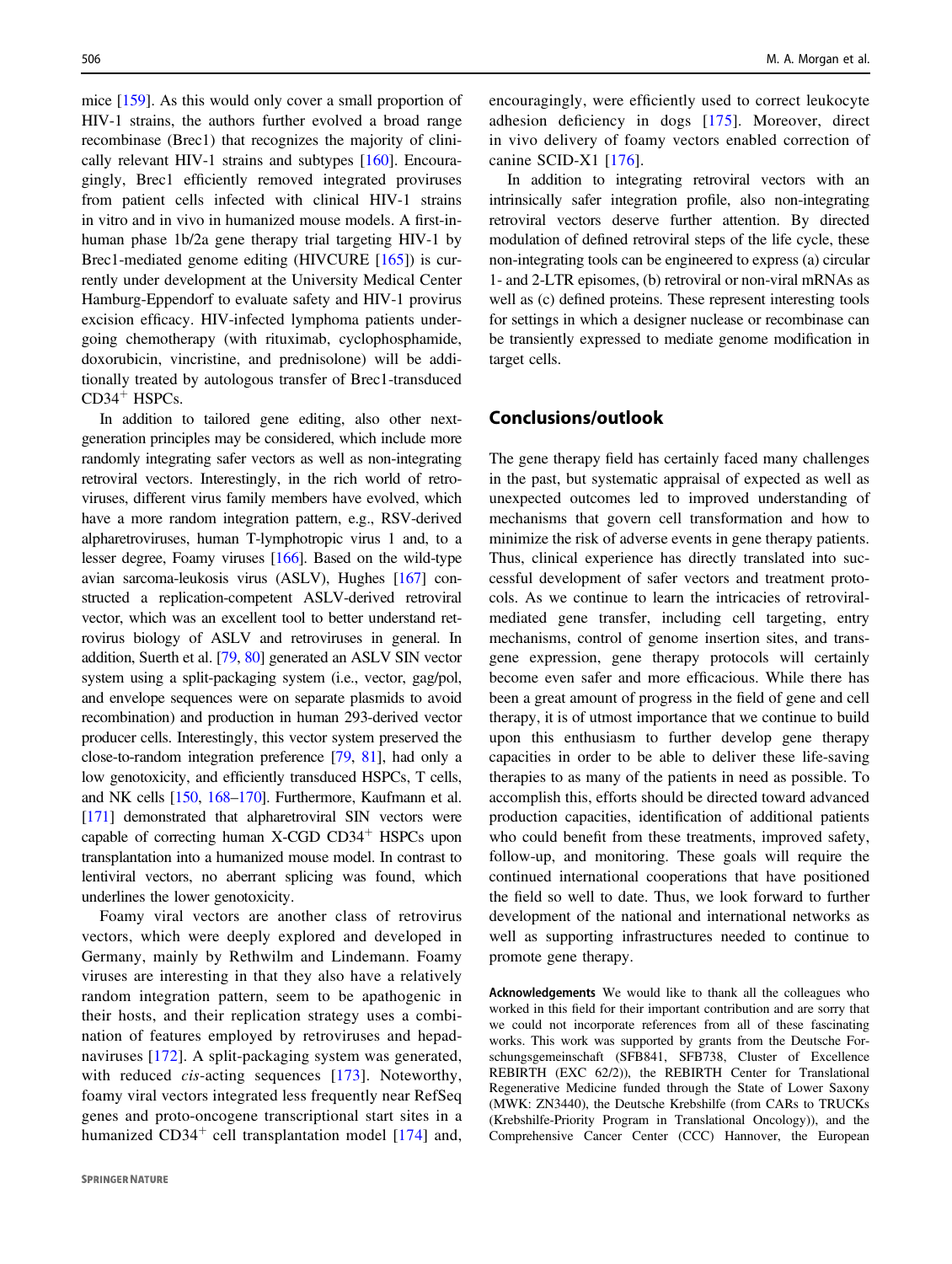<span id="page-13-0"></span>Union's Horizon 2020 research and innovation program under Grant Agreement Nos. 755170, 666908, and from the European Research Council (ERC) under Grant Agreement No. 819531.

Funding Open Access funding enabled and organized by Projekt DEAL.

#### Compliance with ethical standards

Conflict of interest The authors declare that the research was conducted in the absence of any commercial or financial relationships that could be construed as a potential conflict of interest, with the exception that AS is a patent holder for alpharetroviral technology.

Publisher's note Springer Nature remains neutral with regard to jurisdictional claims in published maps and institutional affiliations.

Open Access This article is licensed under a Creative Commons Attribution 4.0 International License, which permits use, sharing, adaptation, distribution and reproduction in any medium or format, as long as you give appropriate credit to the original author(s) and the source, provide a link to the Creative Commons license, and indicate if changes were made. The images or other third party material in this article are included in the article's Creative Commons license, unless indicated otherwise in a credit line to the material. If material is not included in the article's Creative Commons license and your intended use is not permitted by statutory regulation or exceeds the permitted use, you will need to obtain permission directly from the copyright holder. To view a copy of this license, visit [http://creativecommons.](http://creativecommons.org/licenses/by/4.0/) [org/licenses/by/4.0/.](http://creativecommons.org/licenses/by/4.0/)

## References

- 1. Flemming W. Zur Kenntniss der Zelle und ihrer Theilungserscheinungen. Schr Naturwiss Ver Schleswig-Holstein. 1878;3:23–7.
- 2. Avery OT, Macleod CM, McCarty M. Studies on the chemical nature of the substance inducing transformation of pneumococcal types: induction of transformation by a desoxyribonucleic acid fraction isolated from pneumococcus type III. J Exp Med. 1944; 79:137–58.
- 3. McCarty M, Avery OT. Studies on the chemical nature of the substance inducing transformation of pneumococcal types: III. An improved method for the isolation of the transforming substance and its application to pneumococcus types II, III, and VI. J Exp Med. 1946;83:97–104.
- 4. McCarty M, Avery OT. Studies on the chemical nature of the substance inducing transformation of pneumococcal types: II. Effect of desoxyribonuclease on the biological activity of the transforming substance. J Exp Med. 1946;83:89–96.
- 5. Tatum EL. Molecular biology, nucleic acids, and the future of medicine. Perspect Biol Med. 1966;10:19–32.
- 6. Terheggen HG, Lowenthal A, Lavinha F, Colombo JP, Rogers S. Unsuccessful trial of gene replacement in arginase deficiency. Zeitschrift fur Kinderheilkunde. 1975;119:1–3.
- 7. Jaenisch R, Harbers K, Schnieke A, Lohler J, Chumakov I, Jahner D, et al. Germline integration of moloney murine leukemia virus at the Mov13 locus leads to recessive lethal mutation and early embryonic death. Cell. 1983;32:209–16.
- 8. Hilberg F, Stocking C, Ostertag W, Grez M. Functional analysis of a retroviral host-range mutant: altered long terminal repeat sequences allow expression in embryonal carcinoma cells. Proc Natl Acad Sci USA. 1987;84:5232–6.
- 9. Hawley RG, Fong AZ, Burns BF, Hawley TS. Transplantable myeloproliferative disease induced in mice by an interleukin 6 retrovirus. J Exp Med. 1992;176:1149–63.
- 10. Grez M, Akgun E, Hilberg F, Ostertag W. Embryonic stem cell virus, a recombinant murine retrovirus with expression in embryonic stem cells. Proc Natl Acad Sci USA. 1990;87: 9202–6.
- 11. Baum C, Eckert HG, Stockschlader M, Just U, Hegewisch-Becker S, Hildinger M, et al. Improved retroviral vectors for hematopoietic stem cell protection and in vivo selection. J Hematothe. 1996;5:323–9.
- 12. Baum C, Hegewisch-Becker S, Eckert HG, Stocking C, Ostertag W. Novel retroviral vectors for efficient expression of the multidrug resistance (mdr-1) gene in early hematopoietic cells. J Virol. 1995;69:7541–7.
- 13. Baum C, Hunt N, Hildinger M, Eckert HG, Zaehres H, Richters A, et al. cis-Active elements of friend spleen focus-forming virus: from disease induction to disease prevention. Acta Haematol. 1998;99:156–64.
- 14. Hildinger M, Eckert HG, Schilz AJ, John J, Ostertag W, Baum C. FMEV vectors: both retroviral long terminal repeat and leader are important for high expression in transduced hematopoietic cells. Gene Ther. 1998;5:1575–9.
- 15. Engels B, Cam H, Schuler T, Indraccolo S, Gladow M, Baum C, et al. Retroviral vectors for high-level transgene expression in T lymphocytes. Hum Gene Ther. 2003;14:1155–68.
- 16. Schambach A, Wodrich H, Hildinger M, Bohne J, Krausslich HG, Baum C. Context dependence of different modules for posttranscriptional enhancement of gene expression from retroviral vectors. Mol Ther. 2000;2:435–45.
- 17. Li Z, Dullmann J, Schiedlmeier B, Schmidt M, von Kalle C, Meyer J, et al. Murine leukemia induced by retroviral gene marking. Science. 2002;296:497.
- 18. Baum C, Dullmann J, Li Z, Fehse B, Meyer J, Williams DA, et al. Side effects of retroviral gene transfer into hematopoietic stem cells. Blood. 2003;101:2099–114.
- 19. Kustikova O, Fehse B, Modlich U, Yang M, Dullmann J, Kamino K, et al. Clonal dominance of hematopoietic stem cells triggered by retroviral gene marking. Science. 2005;308:1171–4.
- 20. Baum C, Kustikova O, Modlich U, Li Z, Fehse B. Mutagenesis and oncogenesis by chromosomal insertion of gene transfer vectors. Hum Gene Ther. 2006;17:253–63.
- 21. Newrzela S, Al-Ghaili N, Heinrich T, Petkova M, Hartmann S, Rengstl B, et al. T-cell receptor diversity prevents T-cell lymphoma development. Leukemia. 2012;26:2499–507.
- 22. Newrzela S, Cornils K, Li Z, Baum C, Brugman MH, Hartmann M, et al. Resistance of mature T cells to oncogene transformation. Blood. 2008;112:2278–86.
- 23. Hacein-Bey-Abina S, Von Kalle C, Schmidt M, McCormack MP, Wulffraat N, Leboulch P, et al. LMO2-associated clonal T cell proliferation in two patients after gene therapy for SCID-X1. Science. 2003;302:415–9.
- 24. Ott MG, Schmidt M, Schwarzwaelder K, Stein S, Siler U, Koehl U, et al. Correction of X-linked chronic granulomatous disease by gene therapy, augmented by insertional activation of MDS1- EVI1, PRDM16 or SETBP1. Nat Med. 2006;12:401–9.
- 25. Deichmann A, Brugman MH, Bartholomae CC, Schwarzwaelder K, Verstegen MM, Howe SJ, et al. Insertion sites in engrafted cells cluster within a limited repertoire of genomic areas after gammaretroviral vector gene therapy. Mol Ther. 2011;19:2031–9.
- 26. Yu SF, von Ruden T, Kantoff PW, Garber C, Seiberg M, Ruther U, et al. Self-inactivating retroviral vectors designed for transfer of whole genes into mammalian cells. Proc Natl Acad Sci USA. 1986;83:3194–8.
- 27. Schambach A, Mueller D, Galla M, Verstegen MM, Wagemaker G, Loew R, et al. Overcoming promoter competition in packaging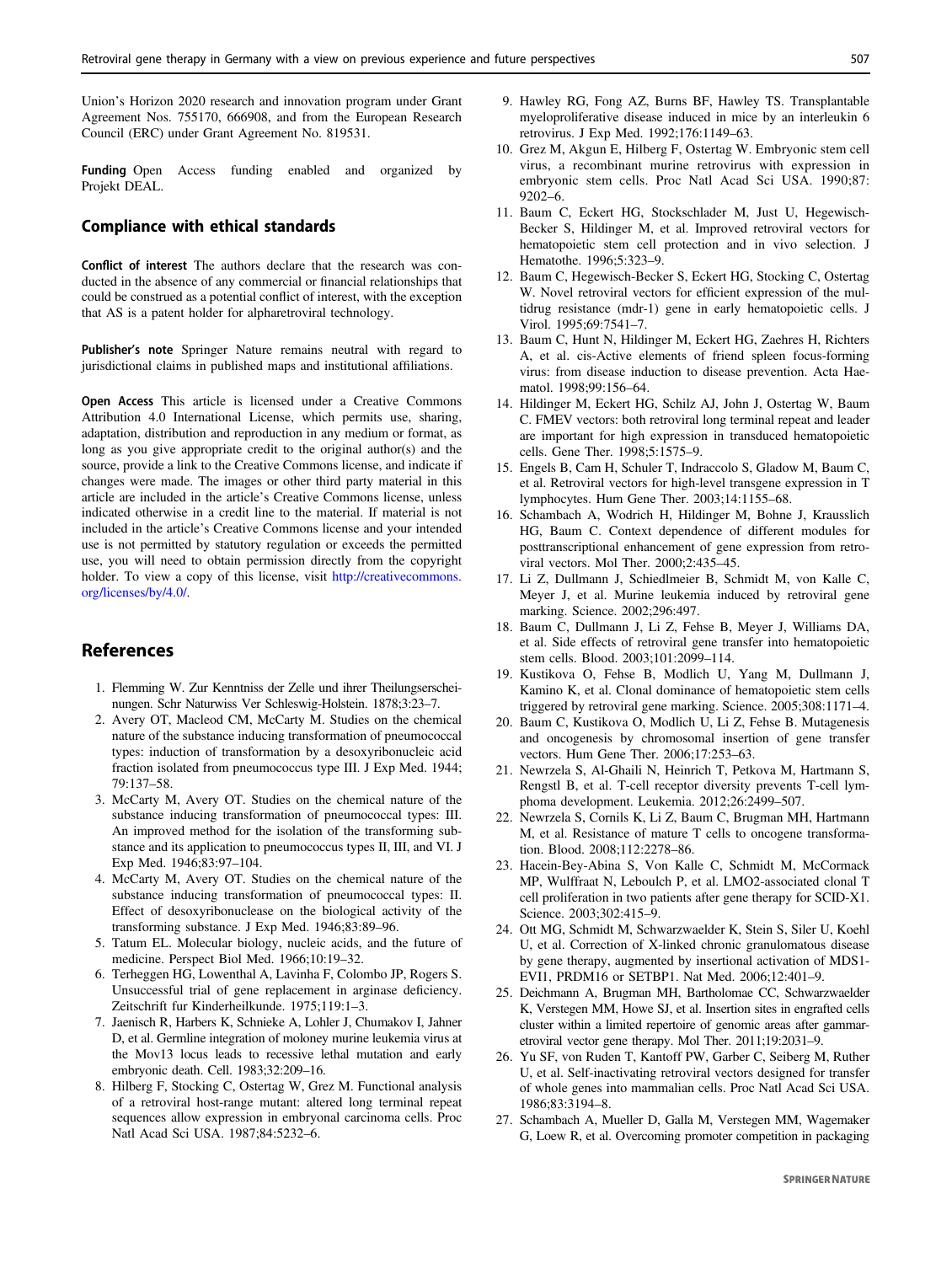<span id="page-14-0"></span>cells improves production of self-inactivating retroviral vectors. Gene The. 2006;13:1524–33.

- 28. Zufferey R, Dull T, Mandel RJ, Bukovsky A, Quiroz D, Naldini L, et al. Self-inactivating lentivirus vector for safe and efficient in vivo gene delivery. J Virol. 1998;72:9873–80.
- 29. Cartier N, Hacein-Bey-Abina S, Bartholomae CC, Veres G, Schmidt M, Kutschera I, et al. Hematopoietic stem cell gene therapy with a lentiviral vector in X-linked adrenoleukodystrophy. Science. 2009;326:818–23.
- 30. Cavazzana-Calvo M, Payen E, Negre O, Wang G, Hehir K, Fusil F, et al. Transfusion independence and HMGA2 activation after gene therapy of human beta-thalassaemia. Nature. 2010;467: 318–22.
- 31. Biffi A, Montini E, Lorioli L, Cesani M, Fumagalli F, Plati T, et al. Lentiviral hematopoietic stem cell gene therapy benefits metachromatic leukodystrophy. Science. 2013;341:1233158.
- 32. Aiuti A, Biasco L, Scaramuzza S, Ferrua F, Cicalese MP, Baricordi C, et al. Lentiviral hematopoietic stem cell gene therapy in patients with Wiskott-Aldrich syndrome. Science. 2013;341:1233151.
- 33. Hacein-Bey-Abina S, Pai SY, Gaspar HB, Armant M, Berry CC, Blanche S, et al. A modified gamma-retrovirus vector for Xlinked severe combined immunodeficiency. N Engl J Med. 2014;371:1407–17.
- 34. Hacein-Bey Abina S, Gaspar HB, Blondeau J, Caccavelli L, Charrier S, Buckland K, et al. Outcomes following gene therapy in patients with severe Wiskott-Aldrich syndrome. JAMA. 2015;313:1550–63.
- 35. Sessa M, Lorioli L, Fumagalli F, Acquati S, Redaelli D, Baldoli C, et al. Lentiviral haemopoietic stem-cell gene therapy in early-onset metachromatic leukodystrophy: an ad-hoc analysis of a non-randomised, open-label, phase 1/2 trial. Lancet. 2016;388:476–87.
- 36. Naldini L, Blomer U, Gage FH, Trono D, Verma IM. Efficient transfer, integration, and sustained long-term expression of the transgene in adult rat brains injected with a lentiviral vector. Proc Natl Acad Sci USA. 1996;93:11382–8.
- 37. Zufferey R, Nagy D, Mandel RJ, Naldini L, Trono D. Multiply attenuated lentiviral vector achieves efficient gene delivery in vivo. Nat Biotechnol. 1997;15:871–5.
- 38. Dull T, Zufferey R, Kelly M, Mandel RJ, Nguyen M, Trono D, et al. A third-generation lentivirus vector with a conditional packaging system. J Virol. 1998;72:8463–71.
- 39. Bukrinsky MI, Haggerty S, Dempsey MP, Sharova N, Adzhubel A, Spitz L, et al. A nuclear localization signal within HIV-1 matrix protein that governs infection of non-dividing cells. Nature. 1993;365:666-9.
- 40. Burns JC, Friedmann T, Driever W, Burrascano M, Yee JK. Vesicular stomatitis virus G glycoprotein pseudotyped retroviral vectors: concentration to very high titer and efficient gene transfer into mammalian and nonmammalian cells. Proc Natl Acad Sci USA. 1993;90:8033–7.
- 41. Bunnell BA, Metzger M, Byrne E, Morgan RA, Donahue RE. Efficient in vivo marking of primary CD4+ T lymphocytes in nonhuman primates using a gibbon ape leukemia virus-derived retroviral vector. Blood. 1997;89:1987–95.
- 42. Fehse B, Schade UM, Li Z, Uhde A, Koch S, Goller B, et al. Highly-efficient gene transfer with retroviral vectors into human T lymphocytes on fibronectin. Br J Haematol. 1998;102:566–74.
- 43. Beyer WR, Westphal M, Ostertag W, von Laer D. Oncoretrovirus and lentivirus vectors pseudotyped with lymphocytic choriomeningitis virus glycoprotein: generation, concentration, and broad host range. J Virol. 2002;76:1488–95.
- 44. Miletic H, Fischer YH, Neumann H, Hans V, Stenzel W, Giroglou T, et al. Selective transduction of malignant glioma by lentiviral vectors pseudotyped with lymphocytic choriomeningitis virus glycoproteins. Hum Gene The. 2004;15:1091–100.
- 45. Funke S, Maisner A, Muhlebach MD, Koehl U, Grez M, Cattaneo R, et al. Targeted cell entry of lentiviral vectors. Mol Ther. 2008;16:1427–36.
- 46. Buchholz CJ, Friedel T, Buning H. Surface-engineered viral vectors for selective and cell type-specific gene delivery. Trends Biotechnol. 2015;33:777–90.
- 47. Bender RR, Muth A, Schneider IC, Friedel T, Hartmann J, Pluckthun A, et al. Receptor-targeted nipah virus glycoproteins improve cell-type selective gene delivery and reveal a preference for membrane-proximal cell attachment. PLoS Pathog. 2016;12:e1005641.
- 48. Agarwal S, Hanauer JDS, Frank AM, Riechert V, Thalheimer FB, Buchholz CJ. In vivo generation of CAR T cells selectively in human  $CD4(+)$  lymphocytes. Mol Ther. 2020;28:1783–94.
- 49. Hartmann J, Munch RC, Freiling RT, Schneider IC, Dreier B, Samukange W, et al. A library-based screening strategy for the identification of DARPins as ligands for receptor-targeted AAV and lentiviral vectors. Mol Ther. 2018;10:128–43.
- 50. Hanauer JDS, Rengstl B, Kleinlutzum D, Reul J, Pfeiffer A, Friedel T, et al. CD30-targeted oncolytic viruses as novel therapeutic approach against classical Hodgkin lymphoma. Oncotarget. 2018;9:12971–81.
- 51. Kleinlutzum D, Hanauer JDS, Muik A, Hanschmann KM, Kays SK, Ayala-Breton C, et al. Enhancing the oncolytic activity of CD133-targeted measles virus: receptor extension or chimerism with vesicular stomatitis virus are most effective. Front Oncol. 2017;7:127.
- 52. Kneissl S, Zhou Q, Schwenkert M, Cosset FL, Verhoeyen E, Buchholz CJ. CD19 and CD20 targeted vectors induce minimal activation of resting B lymphocytes. PLoS ONE. 2013;8:e79047.
- 53. Ageichik A, Buchholz CJ, Collins MK. Lentiviral vectors targeted to MHC II are effective in immunization. Hum Gene Ther. 2011;22:1249–54.
- 54. Cherepanov P, Maertens G, Proost P, Devreese B, Van Beeumen J, Engelborghs Y, et al. HIV-1 integrase forms stable tetramers and associates with LEDGF/p75 protein in human cells. J Biol Chem. 2003;278:372–81.
- 55. Sharma A, Larue RC, Plumb MR, Malani N, Male F, Slaughter A, et al. BET proteins promote efficient murine leukemia virus integration at transcription start sites. Proc Natl Acad Sci USA. 2013;110:12036–41.
- 56. De Rijck J, de Kogel C, Demeulemeester J, Vets S, El Ashkar S, Malani N, et al. The BET family of proteins targets moloney murine leukemia virus integration near transcription start sites. Cell Rep. 2013;5:886–94.
- 57. Gupta SS, Maetzig T, Maertens GN, Sharif A, Rothe M, Weidner-Glunde M, et al. Bromo- and extraterminal domain chromatin regulators serve as cofactors for murine leukemia virus integration. J Virol. 2013;87:12721–36.
- 58. El Ashkar S, De Rijck J, Demeulemeester J, Vets S, Madlala P, Cermakova K, et al. BET-independent MLV-based vectors target away from promoters and regulatory elements. Mol Ther Nucleic Acids. 2014;3:e179.
- 59. El Ashkar S, Van Looveren D, Schenk F, Vranckx LS, Demeulemeester J, De Rijck J, et al. Engineering next-generation BET-independent MLV vectors for safer gene therapy. Mol Ther Nucleic Acids. 2017;7:231–45.
- 60. Schmidt M, Hoffmann G, Wissler M, Lemke N, Mussig A, Glimm H, et al. Detection and direct genomic sequencing of multiple rare unknown flanking DNA in highly complex samples. Hum Gene Ther. 2001;12:743–9.
- 61. Arens A, Appelt JU, Bartholomae CC, Gabriel R, Paruzynski A, Gustafson D, et al. Bioinformatic clonality analysis of nextgeneration sequencing-derived viral vector integration sites. Hum Gene Ther Methods. 2012;23:111–8.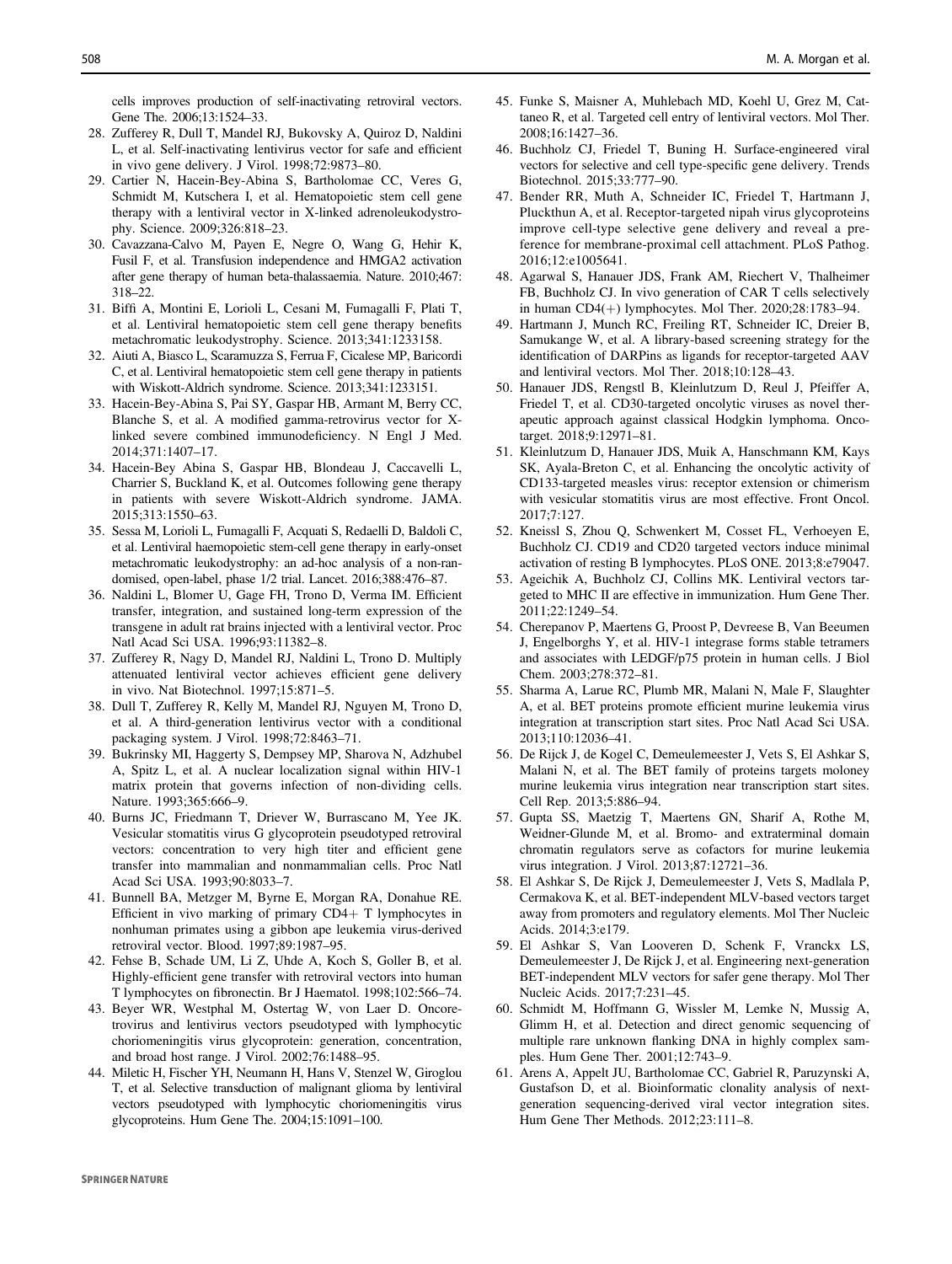- <span id="page-15-0"></span>62. Wunsche P, Eckert ESP, Holland-Letz T, Paruzynski A, Hotz-Wagenblatt A, Fronza R, et al. Mapping active gene-regulatory regions in human repopulating long-term HSCs. Cell Stem Cell. 2018;23:132–46.e9.
- 63. Schwarzwaelder K, Howe SJ, Schmidt M, Brugman MH, Deichmann A, Glimm H, et al. Gammaretrovirus-mediated correction of SCID-X1 is associated with skewed vector integration site distribution in vivo. J Clin Investig. 2007;117:2241–9.
- 64. Deichmann A, Hacein-Bey-Abina S, Schmidt M, Garrigue A, Brugman MH, Hu J, et al. Vector integration is nonrandom and clustered and influences the fate of lymphopoiesis in SCID-X1 gene therapy. J Clin Investig. 2007;117:2225–32.
- 65. Modlich U, Bohne J, Schmidt M, von Kalle C, Knoss S, Schambach A, et al. Cell-culture assays reveal the importance of retroviral vector design for insertional genotoxicity. Blood. 2006;108:2545–53.
- 66. Zychlinski D, Schambach A, Modlich U, Maetzig T, Meyer J, Grassman E, et al. Physiological promoters reduce the genotoxic risk of integrating gene vectors. Mol Ther. 2008;16:718–25.
- 67. Biasco L, Rothe M, Buning H, Schambach A. Analyzing the genotoxicity of retroviral vectors in hematopoietic cell gene therapy. Mol Ther. 2018;8:21–30.
- 68. Du Y, Jenkins NA, Copeland NG. Insertional mutagenesis identifies genes that promote the immortalization of primary bone marrow progenitor cells. Blood. 2005;106:3932–9.
- 69. Poletti V, Charrier S, Corre G, Gjata B, Vignaud A, Zhang F, et al. Preclinical development of a lentiviral vector for gene therapy of X-linked severe combined immunodeficiency. Mol Ther. 2018;9:257–69.
- 70. Charrier S, Lagresle-Peyrou C, Poletti V, Rothe M, Cedrone G, Gjata B, et al. Biosafety studies of a clinically applicable lentiviral vector for the gene therapy of artemis-SCID. Mol Ther. 2019;15:232–45.
- 71. Garcia-Perez L, van Eggermond M, van Roon L, Vloemans SA, Cordes M, Schambach A, et al. Successful preclinical development of gene therapy for recombinase-activating gene-1-deficient SCID. Mol Ther. 2020;17:666–82.
- 72. Stein S, Scholz S, Schwable J, Sadat MA, Modlich U, Schultze-Strasser S, et al. From bench to bedside: preclinical evaluation of a self-inactivating gammaretroviral vector for the gene therapy of X-linked chronic granulomatous disease. Hum Gene Therapy Clin Dev. 2013;24:86–98.
- 73. Wolstein O, Boyd M, Millington M, Impey H, Boyer J, Howe A, et al. Preclinical safety and efficacy of an anti-HIV-1 lentiviral vector containing a short hairpin RNA to CCR5 and the C46 fusion inhibitor. Mol Ther. 2014;1:11.
- 74. Brendel C, Negre O, Rothe M, Guda S, Parsons G, Harris C, et al. Preclinical evaluation of a novel lentiviral vector driving lineage-specific BCL11A knockdown for sickle cell gene therapy. Mol Ther. 2020;17:589–600.
- 75. Negre O, Bartholomae C, Beuzard Y, Cavazzana M, Christiansen L, Courne C, et al. Preclinical evaluation of efficacy and safety of an improved lentiviral vector for the treatment of beta-thalassemia and sickle cell disease. Curr Gene Ther. 2015; 15:64–81.
- 76. Moscatelli I, Lofvall H, Schneider Thudium C, Rothe M, Montano C, Kertesz Z, et al. Targeting NSG mice engrafting cells with a clinically applicable lentiviral vector corrects osteoclasts in infantile malignant osteopetrosis. Hum Gene Ther. 2018;29:938–49.
- 77. Huang J, Liu Y, Au BC, Barber DL, Arruda A, Schambach A, et al. Preclinical validation: LV/IL-12 transduction of patient leukemia cells for immunotherapy of AML. Mol Ther. 2016;3: 16074.
- 78. Huang J, Khan A, Au BC, Barber DL, Lopez-Vasquez L, Prokopishyn NL, et al. Lentivector iterations and pre-clinical

scale-Up/toxicity testing: targeting mobilized  $CD34(+)$  cells for correction of fabry disease. Mol Ther. 2017;5:241–58.

- 79. Suerth JD, Maetzig T, Brugman MH, Heinz N, Appelt JU, Kaufmann KB, et al. Alpharetroviral self-inactivating vectors: long-term transgene expression in murine hematopoietic cells and low genotoxicity. Mol Ther. 2012;20:1022–32.
- 80. Suerth JD, Maetzig T, Galla M, Baum C, Schambach A. Selfinactivating alpharetroviral vectors with a split-packaging design. J Virol. 2010;84:6626–35.
- 81. Moiani A, Suerth JD, Gandolfi F, Rizzi E, Severgnini M, De Bellis G, et al. Genome-wide analysis of alpharetroviral integration in human hematopoietic stem/progenitor cells. Genes. 2014;5:415–29.
- 82. Blaese RM, Culver KW, Miller AD, Carter CS, Fleisher T, Clerici M, et al. T lymphocyte-directed gene therapy for ADA-SCID: initial trial results after 4 years. Science. 1995;270: 475–80.
- 83. Aiuti A, Slavin S, Aker M, Ficara F, Deola S, Mortellaro A, et al. Correction of ADA-SCID by stem cell gene therapy combined with nonmyeloablative conditioning. Science. 2002;296:2410–3.
- 84. Gaspar HB, Bjorkegren E, Parsley K, Gilmour KC, King D, Sinclair J, et al. Successful reconstitution of immunity in ADA-SCID by stem cell gene therapy following cessation of PEG-ADA and use of mild preconditioning. Mol Ther. 2006;14: 505–13.
- 85. Aiuti A, Cattaneo F, Galimberti S, Benninghoff U, Cassani B, Callegaro L, et al. Gene therapy for immunodeficiency due to adenosine deaminase deficiency. N Engl J Med. 2009;360: 447–58.
- 86. Ferrua F, Aiuti A. Twenty-five years of gene therapy for ADA-SCID: from bubble babies to an approved drug. Hum Gene Ther. 2017;28:972–81.
- 87. Cavazzana-Calvo M, Hacein-Bey S, de Saint Basile G, Gross F, Yvon E, Nusbaum P, et al. Gene therapy of human severe combined immunodeficiency (SCID)-X1 disease. Science. 2000; 288:669–72.
- 88. Hacein-Bey-Abina S, Le Deist F, Carlier F, Bouneaud C, Hue C, De Villartay JP, et al. Sustained correction of X-linked severe combined immunodeficiency by ex vivo gene therapy. N Engl J Med. 2002;346:1185–93.
- 89. Hacein-Bey-Abina S, Hauer J, Lim A, Picard C, Wang GP, Berry CC, et al. Efficacy of gene therapy for X-linked severe combined immunodeficiency. N Engl J Med. 2010;363:355–64.
- 90. Gaspar HB, Cooray S, Gilmour KC, Parsley KL, Zhang F, Adams S, et al. Hematopoietic stem cell gene therapy for adenosine deaminase-deficient severe combined immunodeficiency leads to long-term immunological recovery and metabolic correction. Sci Transl Med. 2011;3:97ra80.
- 91. Cavazzana M, Bushman FD, Miccio A, Andre-Schmutz I, Six E. Gene therapy targeting haematopoietic stem cells for inherited diseases: progress and challenges. Nat Rev Drug Discov. 2019; 18:447–62.
- 92. Pai SY, Thrasher AJ. Gene therapy for X-linked severe combined immunodeficiency: historical outcomes and current status. J Allergy Clin Immunol. 2020;146:258–61.
- 93. De Ravin SS, Wu X, Moir S, Anaya-O'Brien S, Kwatemaa N, Littel P, et al. Lentiviral hematopoietic stem cell gene therapy for X-linked severe combined immunodeficiency. Sci Transl Med. 2016;8:335ra57.
- 94. Mamcarz E, Zhou S, Lockey T, Abdelsamed H, Cross SJ, Kang G, et al. Lentiviral gene therapy combined with low-dose busulfan in infants with SCID-X1. N Engl J Med. 2019;380: 1525–34.
- 95. Wiskott A. Familiärer, angeborener Morbus Werlhofii? (Familial congenital Werlhof´s disease?). Monatsschr Kinderheilkund. 1937;68:212–6.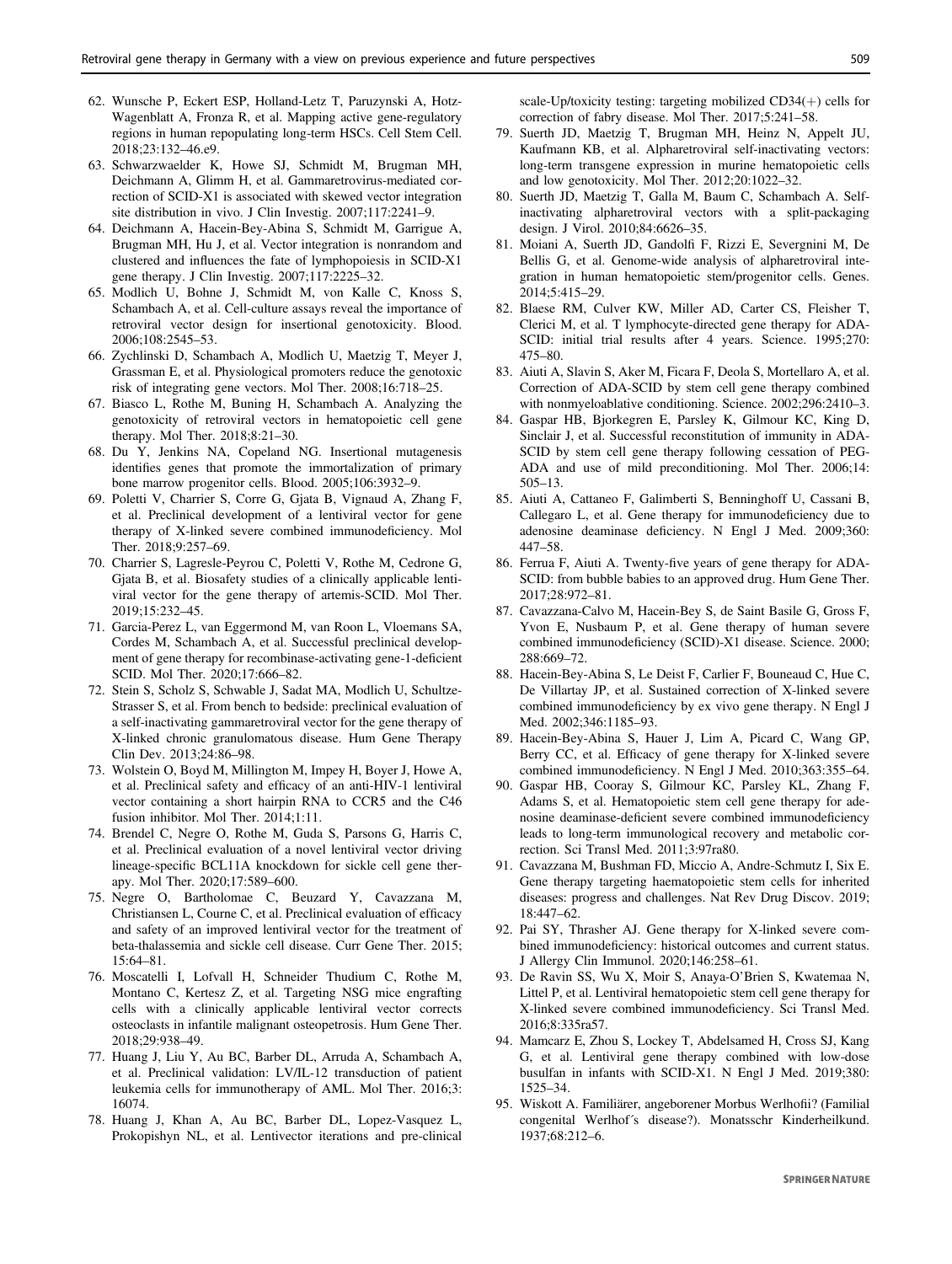- <span id="page-16-0"></span>96. Aldrich RA, Steinberg AG, Campbell DC. Pedigree demonstrating a sex-linked recessive condition characterized by draining ears, eczematoid dermatitis and bloody diarrhea. Pediatrics. 1954;13:133–9.
- 97. Boztug K, Schmidt M, Schwarzer A, Banerjee PP, Diez IA, Dewey RA, et al. Stem-cell gene therapy for the Wiskott-Aldrich syndrome. N Engl J Med. 2010;363:1918–27.
- 98. Braun CJ, Boztug K, Paruzynski A, Witzel M, Schwarzer A, Rothe M, et al. Gene therapy for Wiskott-Aldrich syndromelong-term efficacy and genotoxicity. Sci Transl Med. 2014;6: 227ra33.
- 99. Avedillo Diez I, Zychlinski D, Coci EG, Galla M, Modlich U, Dewey RA, et al. Development of novel efficient SIN vectors with improved safety features for Wiskott-Aldrich syndrome stem cell based gene therapy. Mol Pharm. 2011;8:1525–37.
- 100. Charrier S, Dupre L, Scaramuzza S, Jeanson-Leh L, Blundell MP, Danos O, et al. Lentiviral vectors targeting WASp expression to hematopoietic cells, efficiently transduce and correct cells from WAS patients. Gene The. 2007;14:415–28.
- 101. Roos D. Chronic granulomatous disease. Meth Mol Biol. 2019; 1982:531–42.
- 102. Hildinger M, Abel KL, Ostertag W, Baum C. Design of 5' untranslated sequences in retroviral vectors developed for medical use. J Virol. 1999;73:4083–9.
- 103. Stein S, Ott MG, Schultze-Strasser S, Jauch A, Burwinkel B, Kinner A, et al. Genomic instability and myelodysplasia with monosomy 7 consequent to EVI1 activation after gene therapy for chronic granulomatous disease. Nat Med. 2010;16:198–204.
- 104. Siler U, Paruzynski A, Holtgreve-Grez H, Kuzmenko E, Koehl U, Renner ED, et al. Successful combination of sequential gene therapy and rescue allo-HSCT in two children with X-CGD importance of timing. Curr Gene Ther. 2015;15:416–27.
- 105. Santilli G, Almarza E, Brendel C, Choi U, Beilin C, Blundell MP, et al. Biochemical correction of X-CGD by a novel chimeric promoter regulating high levels of transgene expression in myeloid cells. Mol Ther. 2011;19:122–32.
- 106. Brendel C, Rothe M, Santilli G, Charrier S, Stein S, Kunkel H, et al. Non-clinical efficacy and safety studies on G1XCGD, a lentiviral vector for ex vivo gene therapy of X-linked chronic granulomatous disease. Hum Gene Ther Clin Dev. 2018;29:69–79.
- 107. Kohn DB, Booth C, Kang EM, Pai SY, Shaw KL, Santilli G, et al. Lentiviral gene therapy for X-linked chronic granulomatous disease. Nat Med. 2020;26:200–6.
- 108. Weisser M, Demel UM, Stein S, Chen-Wichmann L, Touzot F, Santilli G, et al. Hyperinflammation in patients with chronic granulomatous disease leads to impairment of hematopoietic stem cell functions. J Allergy Clin Immunol. 2016;138:219–28.e9.
- 109. Eichler F, Duncan C, Musolino PL, Orchard PJ, De Oliveira S, Thrasher AJ, et al. Hematopoietic stem-cell gene therapy for cerebral adrenoleukodystrophy. N Engl J Med. 2017;377: 1630–8.
- 110. Biffi A, De Palma M, Quattrini A, Del Carro U, Amadio S, Visigalli I, et al. Correction of metachromatic leukodystrophy in the mouse model by transplantation of genetically modified hematopoietic stem cells. J Clin Investig. 2004;113:1118-29.
- 111. Visigalli I, Delai S, Politi LS, Di Domenico C, Cerri F, Mrak E, et al. Gene therapy augments the efficacy of hematopoietic cell transplantation and fully corrects mucopolysaccharidosis type I phenotype in the mouse model. Blood. 2010;116:5130–9.
- 112. Kohne E, Kleihauer E. Hemoglobinopathies: a longitudinal study over four decades. Dtsch Arztebl Int. 2010;107:65–71.
- 113. Mavilio F, Pellegrini G, Ferrari S, Di Nunzio F, Di Iorio E, Recchia A, et al. Correction of junctional epidermolysis bullosa by transplantation of genetically modified epidermal stem cells. Nat Med. 2006;12:1397–402.
- 114. Hirsch T, Rothoeft T, Teig N, Bauer JW, Pellegrini G, De Rosa L, et al. Regeneration of the entire human epidermis using transgenic stem cells. Nature. 2017;551:327–32.
- 115. Bonini C, Ferrari G, Verzeletti S, Servida P, Zappone E, Ruggieri L, et al. HSV-TK gene transfer into donor lymphocytes for control of allogeneic graft-versus-leukemia. Science. 1997;276:1719–24.
- 116. Tiberghien P, Ferrand C, Lioure B, Milpied N, Angonin R, Deconinck E, et al. Administration of herpes simplex-thymidine kinase-expressing donor T cells with a T-cell-depleted allogeneic marrow graft. Blood. 2001;97:63–72.
- 117. Fehse B, Ayuk FA, Kroger N, Fang L, Kuhlcke K, Heinzelmann M, et al. Evidence for increased risk of secondary graft failure after in vivo depletion of suicide gene-modified T lymphocytes transplanted in conjunction with CD34+-enriched blood stem cells. Blood. 2004;104:3408–9.
- 118. Fehse B, Richters A, Putimtseva-Scharf K, Klump H, Li Z, Ostertag W, et al. CD34 splice variant: an attractive marker for selection of gene-modified cells. Mol Ther. 2000;1:448–56.
- 119. Fehse B, Kustikova OS, Li Z, Wahlers A, Bohn W, Beyer WR, et al. A novel 'sort-suicide' fusion gene vector for T cell manipulation. Gene Ther. 2002;9:1633–8.
- 120. Zhan H, Gilmour K, Chan L, Farzaneh F, McNicol AM, Xu JH, et al. Production and first-in-man use of T cells engineered to express a HSVTK-CD34 sort-suicide gene. PLoS ONE. 2013;8:e77106.
- 121. Engels B, Noessner E, Frankenberger B, Blankenstein T, Schendel DJ, Uckert W. Redirecting human T lymphocytes toward renal cell carcinoma specificity by retroviral transfer of T cell receptor genes. Hum Gene Ther. 2005;16:799–810.
- 122. Uckert W, Schumacher TN. TCR transgenes and transgene cassettes for TCR gene therapy: status in 2008. Cancer Immunol Immunother. 2009;58:809–22.
- 123. Ciceri F, Bonini C, Stanghellini MT, Bondanza A, Traversari C, Salomoni M, et al. Infusion of suicide-gene-engineered donor lymphocytes after family haploidentical haemopoietic stem-cell transplantation for leukaemia (the TK007 trial): a nonrandomised phase I-II study. Lancet. 2009;10:489–500.
- 124. Weissinger EM, Borchers S, Silvani A, Provasi E, Radrizzani M, Beckmann IK, et al. Long term follow up of patients after allogeneic stem cell transplantation and transfusion of HSV-TK transduced T-cells. Front Pharmacol. 2015;6:76.
- 125. Preuss E, Treschow A, Newrzela S, Brucher D, Weber K, Felldin U, et al. TK.007: a novel, codon-optimized HSVtk(A168H) mutant for suicide gene therapy. Hum Gene Ther. 2010;21: 929–41.
- 126. Preuss E, Muik A, Weber K, Otte J, von Laer D, Fehse B. Cancer suicide gene therapy with TK.007: superior killing efficiency and bystander effect. J Mol Med. 2011;89:1113–24.
- 127. Rainov NG. A phase III clinical evaluation of herpes simplex virus type 1 thymidine kinase and ganciclovir gene therapy as an adjuvant to surgical resection and radiation in adults with previously untreated glioblastoma multiforme. Hum Gene Ther. 2000;11:2389–401.
- 128. Huszthy PC, Giroglou T, Tsinkalovsky O, Euskirchen P, Skaftnesmo KO, Bjerkvig R, et al. Remission of invasive, cancer stem-like glioblastoma xenografts using lentiviral vectormediated suicide gene therapy. PLoS ONE. 2009;4:e6314.
- 129. Weinhold M, Sommermeyer D, Uckert W, Blankenstein T. Dual T cell receptor expressing CD8+ T cells with tumor- and selfspecificity can inhibit tumor growth without causing severe autoimmunity. J Immunol. 2007;179:5534–42.
- 130. Chmielewski M, Kopecky C, Hombach AA, Abken H. IL-12 release by engineered T cells expressing chimeric antigen receptors can effectively Muster an antigen-independent macrophage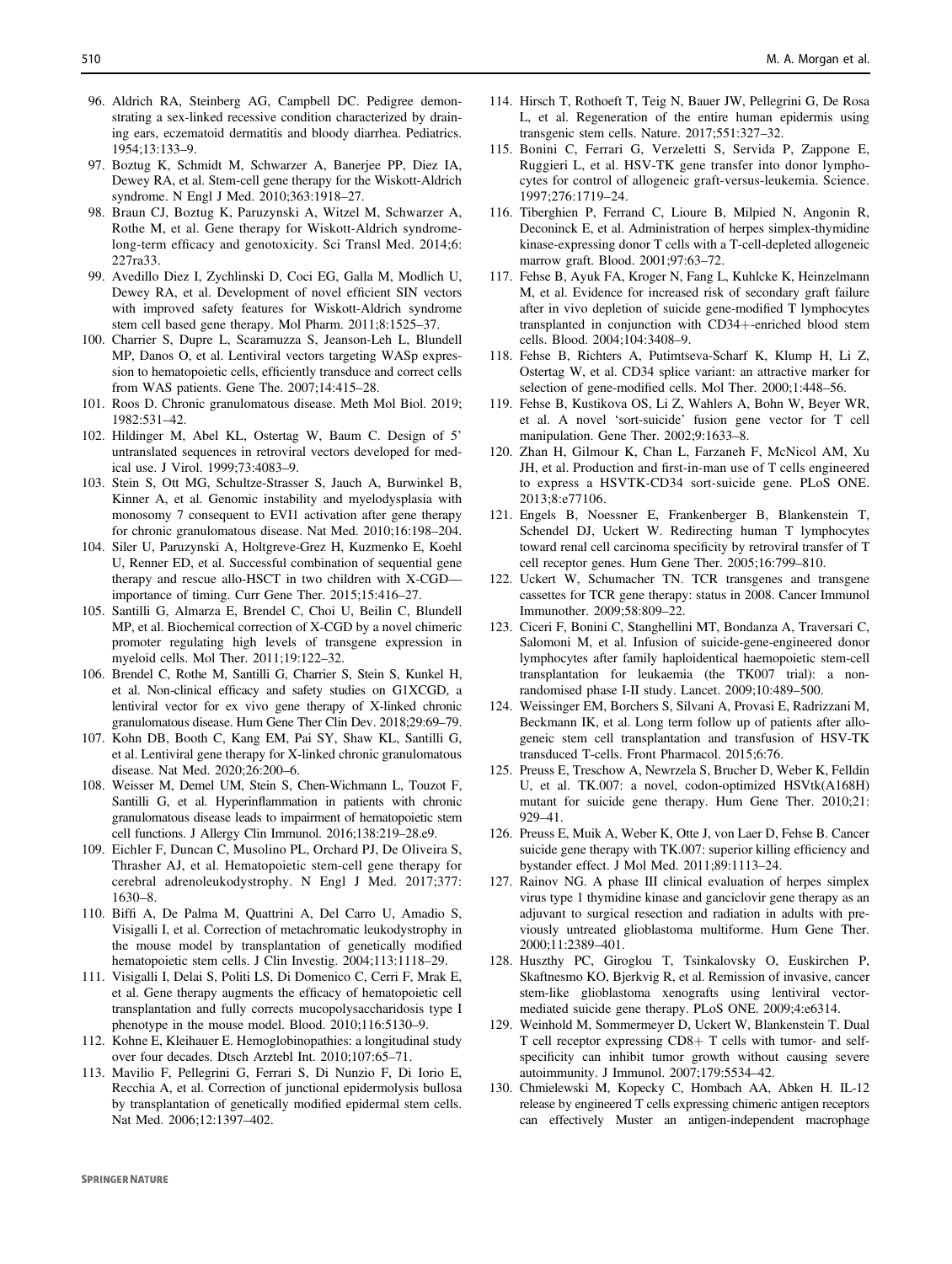<span id="page-17-0"></span>response on tumor cells that have shut down tumor antigen expression. Cancer Res. 2011;71:5697–706.

- 131. Popovic J, Li LP, Kloetzel PM, Leisegang M, Uckert W, Blankenstein T. The only proposed T-cell epitope derived from the TEL-AML1 translocation is not naturally processed. Blood. 2011;118:946–54.
- 132. Hombach AA, Rappl G, Abken H. Arming cytokine-induced killer cells with chimeric antigen receptors: CD28 outperforms combined CD28-OX40 "super-stimulation". Mol Ther. 2013;21: 2268–77.
- 133. Obenaus M, Leitao C, Leisegang M, Chen X, Gavvovidis I, van der Bruggen P, et al. Identification of human T-cell receptors with optimal affinity to cancer antigens using antigen-negative humanized mice. Nat Biotechnol. 2015;33:402–7.
- 134. Faitschuk E, Hombach AA, Frenzel LP, Wendtner CM, Abken H. Chimeric antigen receptor T cells targeting Fc mu receptor selectively eliminate CLL cells while sparing healthy B cells. Blood. 2016;128:1711–22.
- 135. Kailayangiri S, Altvater B, Spurny C, Jamitzky S, Schelhaas S, Jacobs AH, et al. Targeting Ewing sarcoma with activated and GD2-specific chimeric antigen receptor-engineered human NK cells induces upregulation of immune-inhibitory HLA-G. Oncoimmunology. 2016;6:e1250050.
- 136. Leisegang M, Kammertoens T, Uckert W, Blankenstein T. Targeting human melanoma neoantigens by T cell receptor gene therapy. J Clin Investig. 2016;126:854–8.
- 137. Rossig C, Pule M, Altvater B, Saiagh S, Wright G, Ghorashian S, et al. Vaccination to improve the persistence of CD19CAR gene-modified T cells in relapsed pediatric acute lymphoblastic leukemia. Leukemia. 2017;31:1087–95.
- 138. Chmielewski M, Abken H. CAR T cells releasing IL-18 convert to T-Bet(high) FoxO1(low) effectors that exhibit augmented activity against advanced solid tumors. Cell Rep. 2017;21: 3205–19.
- 139. Golumba-Nagy V, Kuehle J, Hombach AA, Abken H. CD28 zeta CAR T cells resist TGF-beta repression through IL-2 signaling, which can be mimicked by an engineered IL-7 autocrine loop. Mol Ther. 2018;26:2218–30.
- 140. Gavvovidis I, Leisegang M, Willimsky G, Miller N, Nghiem P, Blankenstein T. Targeting merkel cell carcinoma by engineered T cells specific to T-antigens of merkel cell polyomavirus. Clin Cancer Res. 2018;24:3644–55.
- 141. Hombach AA, Rappl G, Abken H. Blocking CD30 on T cells by a dual specific CAR for CD30 and colon cancer antigens improves the CAR T cell response against CD30(-) tumors. Mol Ther. 2019;27:1825–35.
- 142. Poncette L, Chen X, Lorenz FK, Blankenstein T. Effective NY-ESO-1-specific MHC II-restricted T cell receptors from antigennegative hosts enhance tumor regression. J Clin Investign. 2019;129:324–35.
- 143. Fehse B, Badbaran A, Berger C, Sonntag T, Riecken K, Geffken M, et al. Digital PCR assays for precise quantification of CD19- CAR-T cells after treatment with axicabtagene ciloleucel. Mol Ther. 2020;16:172–8.
- 144. Kunz A, Gern U, Schmitt A, Neuber B, Wang L, Huckelhoven-Krauss A, et al. Optimized assessment of qPCR-based vector copy numbers as a safety parameter for GMP-grade CAR T cells and monitoring of frequency in patients. Mol Thery. 2020;17:448–54.
- 145. Badbaran A, Berger C, Riecken K, Kruchen A, Geffken M, Muller I, et al. Accurate in-vivo quantification of CD19 CAR-T cells after treatment with axicabtagene ciloleucel (Axi-Cel) and tisagenlecleucel (Tisa-Cel) using digital PCR. Cancers. 2020; 12:1970.
- 146. Zimmermann K, Kuehle J, Dragon AC, Galla M, Kloth C, Rudek LS, et al. Design and characterization of an "all-in-one"

lentiviral vector system combining constitutive anti-GD2 CAR expression and inducible cytokines. Cancers. 2020;12:375.

- 147. Uherek C, Tonn T, Uherek B, Becker S, Schnierle B, Klingemann HG, et al. Retargeting of natural killer-cell cytolytic activity to ErbB2-expressing cancer cells results in efficient and selective tumor cell destruction. Blood. 2002;100: 1265–73.
- 148. Genssler S, Burger MC, Zhang C, Oelsner S, Mildenberger I, Wagner M, et al. Dual targeting of glioblastoma with chimeric antigen receptor-engineered natural killer cells overcomes heterogeneity of target antigen expression and enhances antitumor activity and survival. Oncoimmunology. 2015;5:e1119354.
- 149. Nowakowska P, Romanski A, Miller N, Odendahl M, Bonig H, Zhang C, et al. Clinical grade manufacturing of genetically modified, CAR-expressing NK-92 cells for the treatment of ErbB2-positive malignancies. Cancer Immunol Immunother. 2018;67:25–38.
- 150. Kloess S, Oberschmidt O, Dahlke J, Vu XK, Neudoerfl C, Kloos A, et al. Preclinical assessment of suitable natural killer cell sources for chimeric antigen receptor natural killer-based "offthe-shelf" acute myeloid leukemia immunotherapies. Hum Gene Ther. 2019;30:381–401.
- 151. Liu E, Marin D, Banerjee P, Macapinlac HA, Thompson P, Basar R, et al. Use of CAR-transduced natural killer cells in CD19-positive lymphoid tumors. N Engl J Med. 2020;382: 545–53.
- 152. Wild CT, Shugars DC, Greenwell TK, McDanal CB, Matthews TJ. Peptides corresponding to a predictive alpha-helical domain of human immunodeficiency virus type 1 gp41 are potent inhibitors of virus infection. Proc Natl Acad Sci USA. 1994;91: 9770–4.
- 153. Hildinger M, Dittmar MT, Schult-Dietrich P, Fehse B, Schnierle BS, Thaler S, et al. Membrane-anchored peptide inhibits human immunodeficiency virus entry. J Virol. 2001;75:3038–42.
- 154. Egelhofer M, Brandenburg G, Martinius H, Schult-Dietrich P, Melikyan G, Kunert R, et al. Inhibition of human immunodeficiency virus type 1 entry in cells expressing gp41-derived peptides. J Virol. 2004;78:568–75.
- 155. Perez EE, Riley JL, Carroll RG, von Laer D, June CH. Suppression of HIV-1 infection in primary CD4 T cells transduced with a self-inactivating lentiviral vector encoding a membrane expressed gp41-derived fusion inhibitor. Clin Immunol. 2005; 115:26–32.
- 156. van Lunzen J, Glaunsinger T, Stahmer I, von Baehr V, Baum C, Schilz A, et al. Transfer of autologous gene-modified T cells in HIV-infected patients with advanced immunodeficiency and drug-resistant virus. Mol Ther. 2007;15:1024–33.
- 157. Trobridge GD, Wu RA, Beard BC, Chiu SY, Munoz NM, von Laer D, et al. Protection of stem cell-derived lymphocytes in a primate AIDS gene therapy model after in vivo selection. PLoS ONE. 2009;4:e7693.
- 158. Hutter G, Nowak D, Mossner M, Ganepola S, Mussig A, Allers K, et al. Long-term control of HIV by CCR5 Delta32/Delta32 stem-cell transplantation. N Engl J Med. 2009;360:692–8.
- 159. Hauber I, Hofmann-Sieber H, Chemnitz J, Dubrau D, Chusainow J, Stucka R, et al. Highly significant antiviral activity of HIV-1 LTR-specific tre-recombinase in humanized mice. PLoS Pathog. 2013;9:e1003587.
- 160. Karpinski J, Hauber I, Chemnitz J, Schafer C, Paszkowski-Rogacz M, Chakraborty D, et al. Directed evolution of a recombinase that excises the provirus of most HIV-1 primary isolates with high specificity. Nat Biotechnol. 2016;34:401–9.
- 161. Kim YG, Cha J, Chandrasegaran S. Hybrid restriction enzymes: zinc finger fusions to Fok I cleavage domain. Proc Natl Acad Sci USA. 1996;93:1156–60.